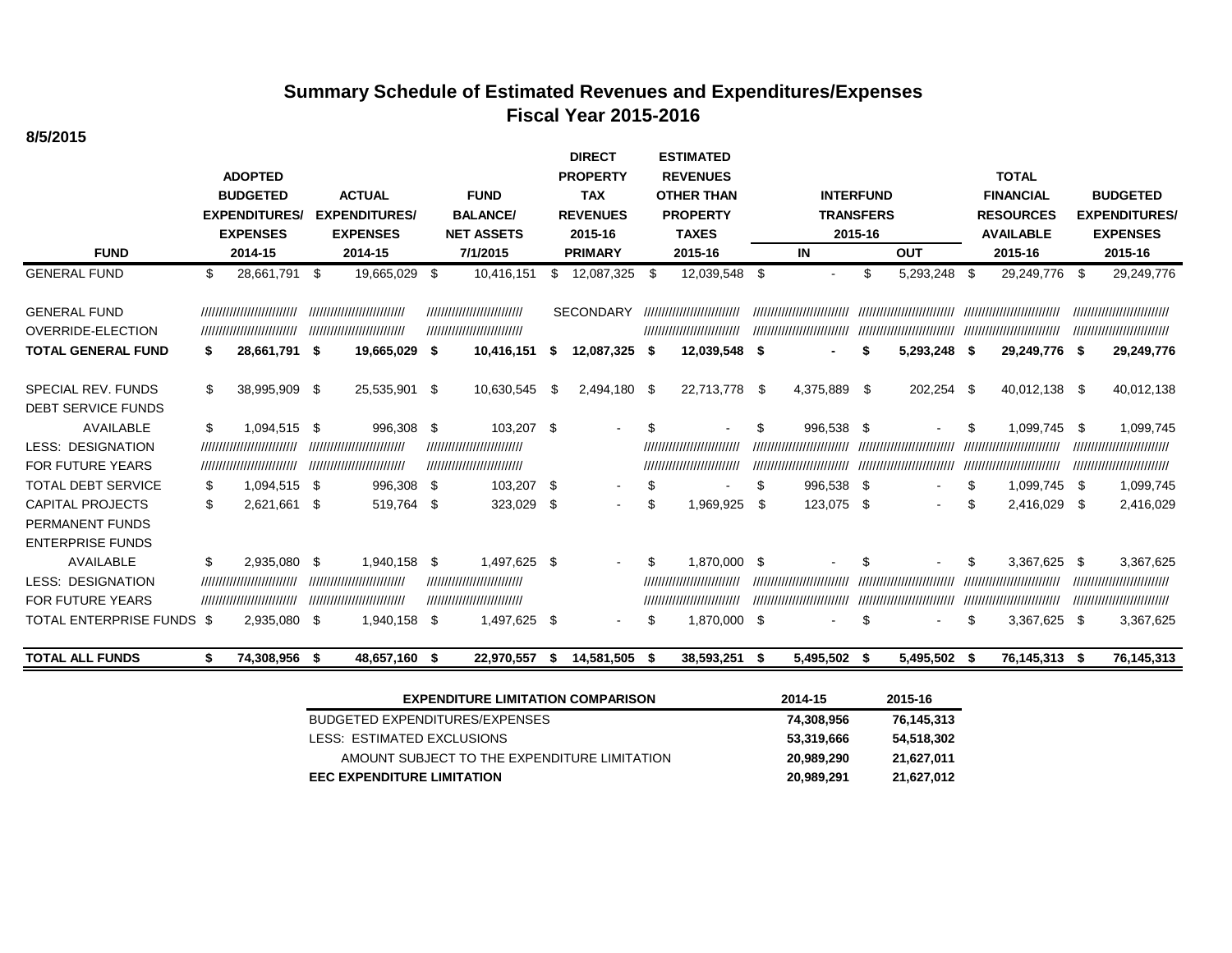## **SANTA CRUZ COUNTY Summary of Tax Levy and Tax Rate Information Fiscal Year 2015-2016**

|                                                                                                                                                                                                 |                                            | 2014-2015<br><b>FISCAL YEAR</b>     |                                      | 2015-2016<br><b>FISCAL YEAR</b> |
|-------------------------------------------------------------------------------------------------------------------------------------------------------------------------------------------------|--------------------------------------------|-------------------------------------|--------------------------------------|---------------------------------|
| 1. Maximum allowable primary property tax levy calculated                                                                                                                                       | \$                                         | 13,424,848                          | $\overline{\boldsymbol{\mathsf{s}}}$ | 14, 137, 922                    |
| in accordance with A.R.S. §42-17051(A).                                                                                                                                                         |                                            |                                     |                                      |                                 |
| 2. Amount received from primary property taxation<br>in the 2013-14 fiscal year in excess of the sum<br>of that year's maximum allowable primary<br>property tax levy. A.R.S. §42-17102(A)(18). |                                            |                                     |                                      |                                 |
| 3. Property tax levy amount                                                                                                                                                                     |                                            |                                     |                                      |                                 |
| A. Primary property taxes                                                                                                                                                                       | \$                                         | 11,707,247 \$                       |                                      | 12,087,325                      |
| <b>B.</b> Secondary property taxes<br><b>General Fund-Override Election</b><br><b>Flood Control</b><br><b>Fire District</b><br>Debt Service Fund                                                | \$                                         | 2,148,836 \$<br>323,844             |                                      | 2,176,809<br>317,371            |
| <b>Total secondary property taxes</b>                                                                                                                                                           | \$                                         | 2,472,680                           | \$                                   | 2,494,180                       |
| C. Total property tax levy amounts                                                                                                                                                              | \$                                         | 14,179,927                          | \$                                   | 14,581,505                      |
| 4. Property taxes collected                                                                                                                                                                     |                                            |                                     |                                      |                                 |
| A. Primary property taxes                                                                                                                                                                       |                                            |                                     |                                      |                                 |
| (1) 2014-15 year's levy<br>(2) Prior years' levies<br>(3) Total primary property taxes                                                                                                          | \$<br>\$                                   | 10,843,079<br>577,603<br>11,420,682 |                                      |                                 |
| <b>B.</b> Secondary property taxes                                                                                                                                                              |                                            |                                     |                                      |                                 |
| (1) 2014-15 year's levy<br>(2) Prior years' levies<br>(3) Total secondary property taxes                                                                                                        | \$<br>$\overline{\boldsymbol{\mathsf{s}}}$ | 2,394,759<br>17,481<br>2,412,240    |                                      |                                 |
| <b>C. Total Property Taxes Collected</b>                                                                                                                                                        | \$                                         | 13,832,922                          |                                      |                                 |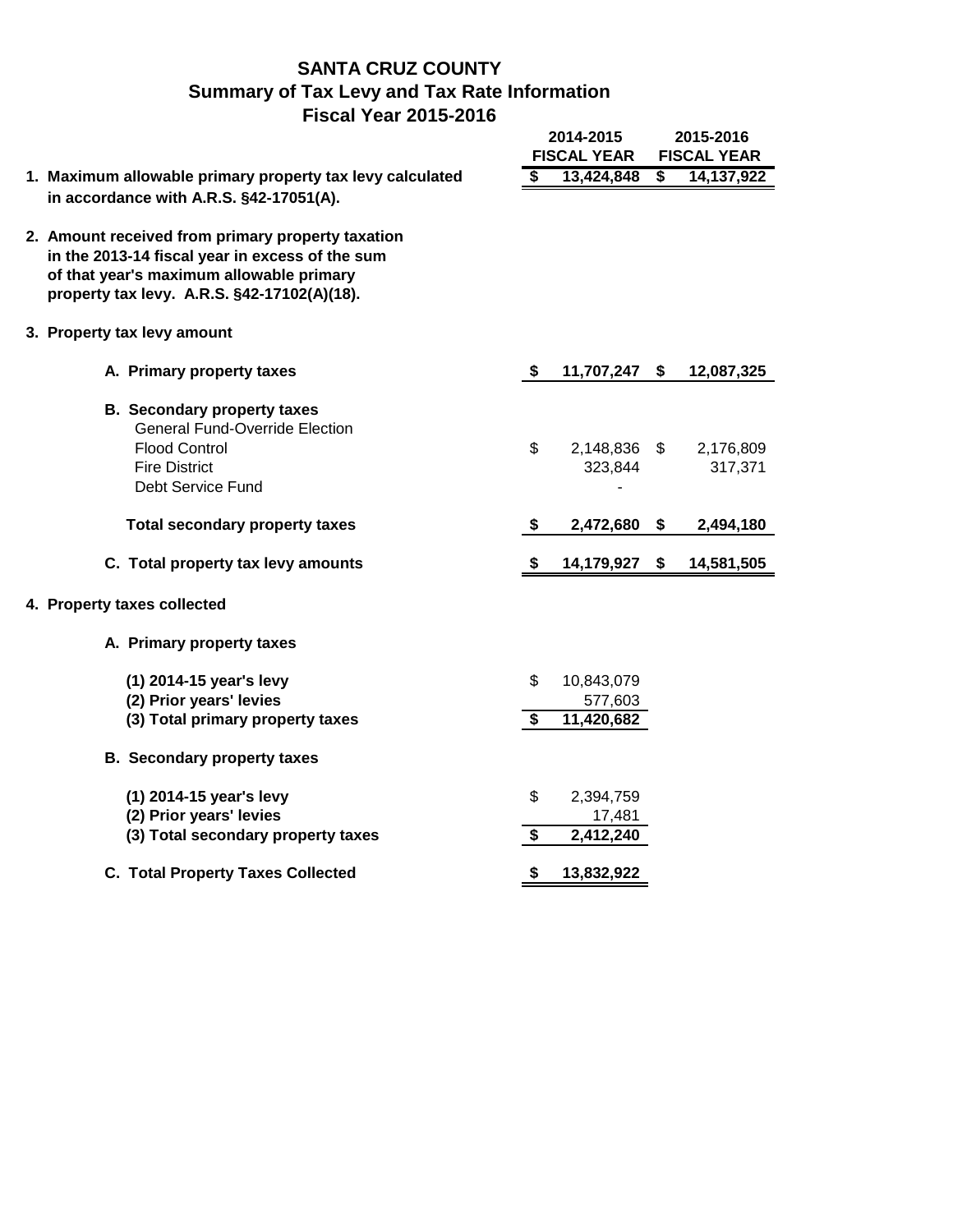# **SANTA CRUZ COUNTY Summary of Tax Levy and Tax Rate Information Fiscal Year 2015-2016**

|                       |                                                                                 | 2014-15<br><b>FISCAL YEAR</b> | 2015-16<br><b>FISCAL YEAR</b> |
|-----------------------|---------------------------------------------------------------------------------|-------------------------------|-------------------------------|
| 5. Property tax rates |                                                                                 |                               |                               |
|                       | A. County tax rate                                                              |                               |                               |
|                       | (1) Primary property tax rate                                                   | 3.6471                        | 3.8086                        |
|                       | (2) Secondary property tax rates                                                |                               |                               |
|                       | <b>General Fund - Override Election</b>                                         |                               |                               |
|                       | <b>Flood Control</b>                                                            | 0.7294                        | 0.7617                        |
|                       | <b>Fire District</b>                                                            | 0.1000                        | 0.1000                        |
|                       | <b>Debt Service</b>                                                             | 0.0000                        | 0.0000                        |
|                       | <b>Total secondary tax rates</b>                                                | 0.8294                        | 0.8617                        |
|                       | (3) Total county tax rate                                                       | 4.4765                        | 4.6703                        |
|                       | <b>B.</b> Special assessment district tax rates<br>Secondary property tax rates | 0.0000                        | 0.0000                        |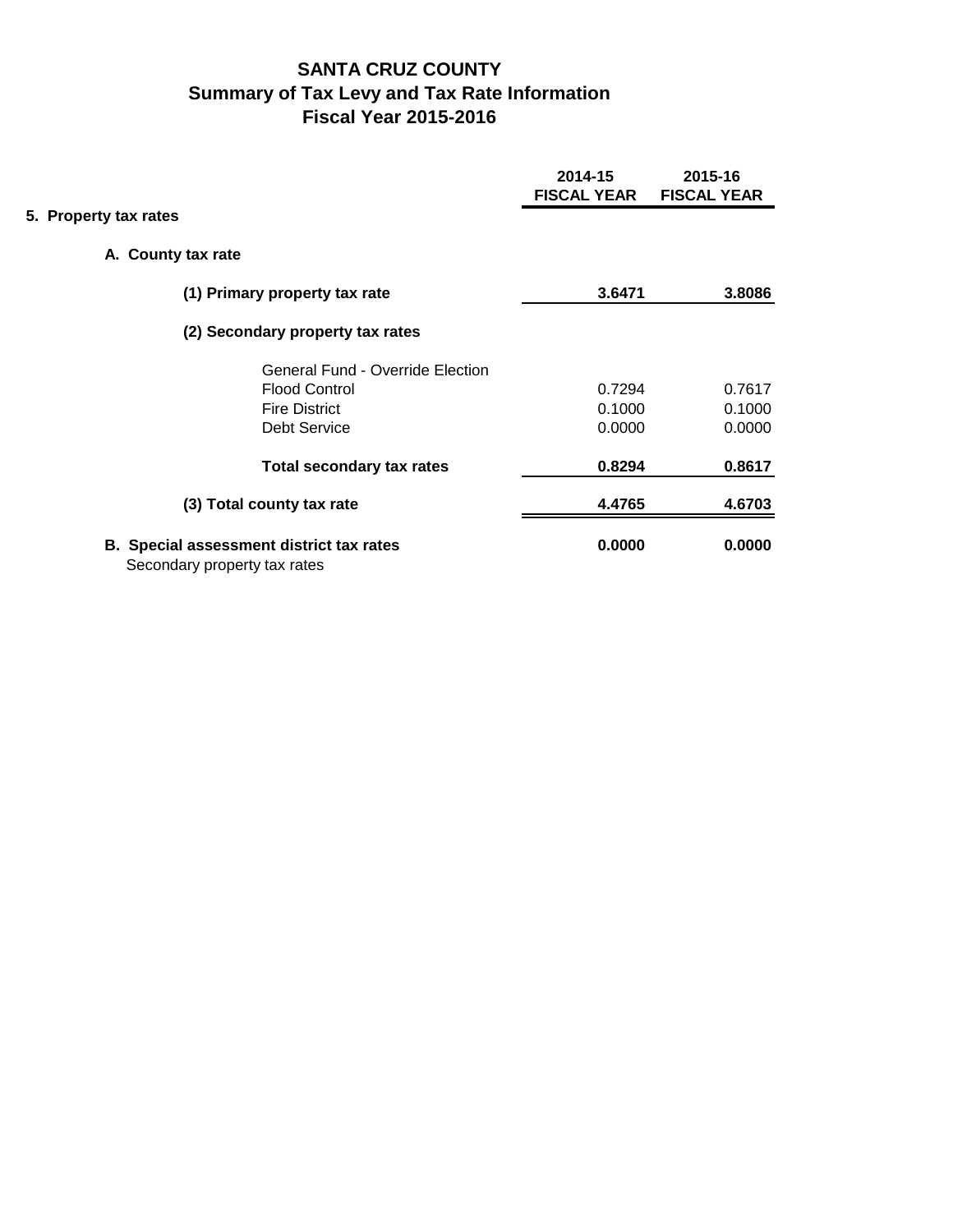|                      |                                            | <b>ESTIMATED</b><br><b>REVENUES</b> | <b>ACTUAL</b><br><b>REVENUES</b> | <b>ESTIMATED</b><br><b>REVENUES</b> |
|----------------------|--------------------------------------------|-------------------------------------|----------------------------------|-------------------------------------|
|                      | <b>SOURCE OF REVENUES</b>                  | 2014-15                             | 2014-15                          | 2015-16                             |
| <b>GENERAL FUND:</b> |                                            |                                     |                                  |                                     |
|                      | <b>TAXES:</b>                              |                                     |                                  |                                     |
| 4141/4142            | DELINQUENT TAX INTEREST                    | \$                                  | \$<br>577,084 \$                 |                                     |
|                      | <b>LICENSE AND PERMITS:</b>                |                                     |                                  |                                     |
|                      | X100-63-4500 BUILDING PERMITS              | 251,000                             | 361,877                          | 360,000                             |
|                      |                                            |                                     |                                  |                                     |
|                      | <b>INTERGOVERNMENTAL:</b>                  |                                     |                                  |                                     |
|                      | X100-04-4130 AUTO LIEU TAX                 | 1,400,000                           | 1,457,900                        | 1,500,000                           |
|                      | X100-04-4430 FEDERAL PAYMENT LIEU TAXES    | 900,000                             | 931,826                          | 875,000                             |
|                      | X100-04-4551 LOTTERY FUNDS                 | 550,000                             | 1,100,077                        | 550,038                             |
|                      | X100-04-4460 COUNTY 1/2 CENT TAX           | 2,600,000                           | 2,287,388                        | 2,500,000                           |
| X100-4461            | SHARED REVENUE SALES TAX                   | 4,500,000                           | 4,229,248                        | 4,600,000                           |
|                      | X100-04-4500 SHARED REVENUE LIQUOR LICENSI | 11,000                              | 11,447                           | 11,000                              |
|                      | CITY/STATE/FEDERAL REIMBURSEN              | 232,185                             | 434,625                          | 292,214                             |
|                      | <b>CHARGES FOR SERVICES:</b>               | 954,546                             | 936,032                          | 904,296                             |
| 4600/4619            | <b>FINES AND FORFEITURES:</b>              | 446,500                             | 531,627                          | 441,000                             |
|                      | X100-04-4910 INTEREST ON INVESTMENTS:      | 25,000                              | 9,508                            | 6,000                               |
|                      | 4980/4985/499( MISCELLANEOUS:              |                                     | 38,812                           |                                     |
|                      | <b>TOTAL GENERAL FUND</b>                  | \$<br>11,870,231                    | \$<br>12,907,450                 | 12,039,548                          |
|                      | <b>SPECIAL REVENUE FUNDS:</b>              |                                     |                                  |                                     |
| 105                  | <b>ROAD FUND</b>                           | \$<br>4,350,000                     | \$<br>4,563,553                  | \$<br>4,875,000                     |
|                      | <b>TOTAL ROAD FUND</b>                     | \$<br>4,350,000                     | \$<br>4,563,553                  | \$<br>4,875,000                     |
| 370                  | <b>HEALTH SERVICE FUND</b>                 | \$<br>120,000                       | \$<br>131,760                    | \$<br>132,000                       |
| 377                  | <b>BIO TERRORISM GRANT</b>                 | 197,490                             | 146,489                          | 204,773                             |
| 379                  | T.B.                                       | 12,000                              | 12,000                           | 12,000                              |
| 381                  | <b>EBOLA AWARD</b>                         |                                     |                                  | 26,673                              |
| 383                  | <b>IMMUNIZATION PROGRAM</b>                |                                     | 84,172                           |                                     |
| 386                  | MEDICAL RESERVE CORP.                      |                                     | 3,500                            |                                     |
| 600                  | <b>ANIMAL CONTROL</b>                      | 276,804                             | 310,549                          | 273,994                             |
| 601                  | <b>STERILIZATION ENFORCEMENT</b>           | 10,000                              | 10,008                           | 10,000                              |
| 602                  | OFFICER SAFETY EQUIPMENT - AC              | 500                                 | 577                              | 500                                 |
|                      | <b>TOTAL HEALTH SERVICES</b>               | \$<br>616,794                       | \$<br>699,056                    | \$<br>659,940                       |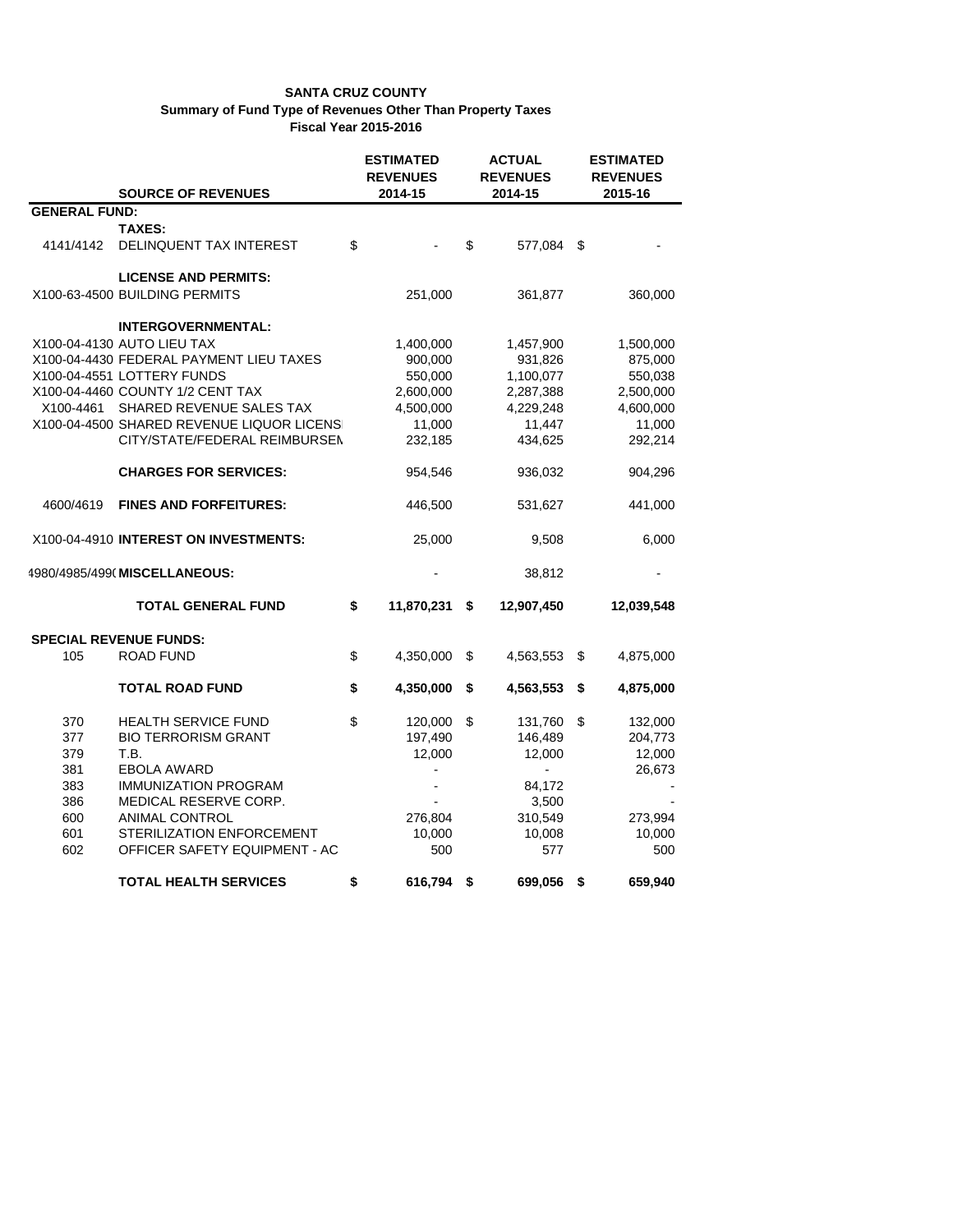|     |                                   | <b>ESTIMATED</b>         | <b>ACTUAL</b>   | <b>ESTIMATED</b>         |
|-----|-----------------------------------|--------------------------|-----------------|--------------------------|
|     |                                   | <b>REVENUES</b>          | <b>REVENUES</b> | <b>REVENUES</b>          |
|     | <b>SOURCE OF REVENUE</b>          | 2014-15                  | 2014-15         | 2015-16                  |
|     | <b>SPECIAL REVENUE FUNDS:</b>     |                          |                 |                          |
| 106 | ADOT HOUSE BILL 2565<br>\$        |                          | \$<br>1         | \$                       |
| 111 | RECORDER RETRIEVAL CONVERSIO      | 35,000                   | 31,044          | 30,000                   |
| 112 | <b>TAXPAYERS' INFORMATION</b>     | 8,000                    | 10,326          | 9,000                    |
| 118 | <b>HAVA BLOCK GRANT</b>           |                          | 4               |                          |
| 120 | OLD COURTHOUSE FUND               |                          |                 |                          |
| 125 | PROSECUTION HIDTA                 | 231,222                  | 316,174         | 279,046                  |
| 126 | ATTORNEY'S DIVERSION PROGRAM      | 1,250                    | 3,634           | 1,500                    |
| 127 | <b>VICTIM RIGHTS NOTIFICATION</b> | 32,200                   | 32,081          | 32,075                   |
| 128 | <b>BAD CHECK COLLECTION</b>       | 10,000                   | 4,994           | 5,000                    |
| 130 | <b>COST OF PROSECUTION</b>        | $\blacksquare$           | 210             |                          |
| 132 | FILL THE GAP (ATTORNEY)           | 6,592                    | 4,464           | 5,952                    |
| 133 | 5% FILL THE GAP FEES (ATTORNEY    | $\overline{a}$           | 2               |                          |
| 134 | ANTI-RACKETEERING                 | 500,000                  | 438,996         | 500,000                  |
| 135 | A.C.J.C. PROSECUTION #6           | 36,760                   | 33,188          | 36,760                   |
| 136 | VICTIM WITNESS PROGRAM            | $\overline{\phantom{0}}$ | 4,462           | 4,000                    |
| 138 | ATTORNEY'S VICTIM COMPENSATIC     | $\blacksquare$           | 16,077          | $\overline{\phantom{0}}$ |
| 139 | <b>ATTORNEY'S ENHANCEMENT</b>     | 108,000                  | 107,623         | 120,000                  |
| 140 | VICTIM ASSISTANCE GRANT           | 22,073                   | 15,521          | 22,073                   |
| 141 | F.B.I. SEIZURE GRANT              |                          | 1               |                          |
| 142 | AZ AUTO THEFT AUTHORITY           | 37,993                   | 35,783          | 49,210                   |
| 143 | PROGRAM INCOME-COUNTY ATTOF       | 5,000                    | 4,611           | 5,000                    |
| 148 | DOMESTIC VIOLENCE STOP GRANT      | 114,009                  | 98,296          | 205,904                  |
| 151 | FEDERAL PROGRAM INCOME - CA       | $\sim$                   | 3,075           | 2,000                    |
| 154 | ADHS OVERTIME #130435-01          | 7,162                    |                 |                          |
| 155 | SLOT GRANT-COUNTY ATTORNEY        | $\overline{\phantom{a}}$ | 15,973          |                          |
| 180 | CLERK SUPERIOR COURT RETRIEV.     | 10,000                   | 8,802           | 11,000                   |
| 181 | EXPED. CHILD SUP. & VISITATION    | 2,500                    | 4,899           | 3,000                    |
| 182 | SPOUSAL MAINTENANCE FUND          | $\blacksquare$           | 722             |                          |
| 184 | DOMESTIC EDUCATION MEDIATION      | 1,000                    | 1,421           | 1,000                    |
| 202 | ADHS EQUIPMENT #888402-02         | $\blacksquare$           | 3,095           |                          |
| 203 | HAZARDOUS MATERIALS (HMEP)        | 20,000                   | 946             | 700                      |
| 205 | TOHONO O'ODHAM(EM)                |                          | 26,970          |                          |
| 206 | <b>EMERGENCY RESPONSE FUND</b>    |                          |                 | 17,952                   |
| 209 | CITIZEN CORPS TRAINING #130405-0  | 508                      | 505             | 7,000                    |
| 225 | J.P. #1 TIME PAYMENT FEES         | 20,000                   | 15,774          | 17,500                   |
| 228 | J.P. #1 FARE PROGRAM              | $\blacksquare$           | 1,745           | 1,500                    |
| 230 | \$13 ASSESSMENT FUND - JP#1       |                          | 25,520          | $\sim$                   |
| 231 | COURT ENHANCEMENT FEE - JP#1      | 40,000                   | 40,772          | 40,000                   |
| 245 | J.P. #2 TIME PAYMENT FEES         | 1,000                    | 838             | 1,000                    |
| 247 | \$13 ASSESSMENT FUND - JP#2       | 500                      | 3,176           |                          |
| 248 | COURT ENHANCEMENT FEE - JP#2      | 6,000                    | 7,258           | 7,000                    |
| 250 | <b>CASA PROGRAM</b>               | 41,249                   | 41,476          | 37,649                   |
| 251 | MODEL COURT                       | 12,787                   | 15,126          | 12,787                   |
| 252 | D.E.S. IV-D                       | 81,569                   | 75,658          | 81,569                   |
| 254 | <b>COMMUNITY ADVISORY BOARD</b>   | $\blacksquare$           | 15              |                          |
| 255 | TRAFFIC CASE PROCESSING FUND      | 25,000                   |                 |                          |
| 256 | FTG-INDIGENT DEFENSE              | $\overline{\phantom{0}}$ | 10              |                          |
| 257 | <b>LAW LIBRARY</b>                | 23,220                   | 21,734          | 20,210                   |
| 258 | DOMESTIC EDUCATION CHILD ISSU     | 4,000                    | 3,022           | 3,500                    |
| 259 | FILL THE GAP (5%)                 | 70,100                   | 81,266          | 80,000                   |
| 260 | SUPERIOR COURT FILL THE GAP       | 250                      | 125             | 100                      |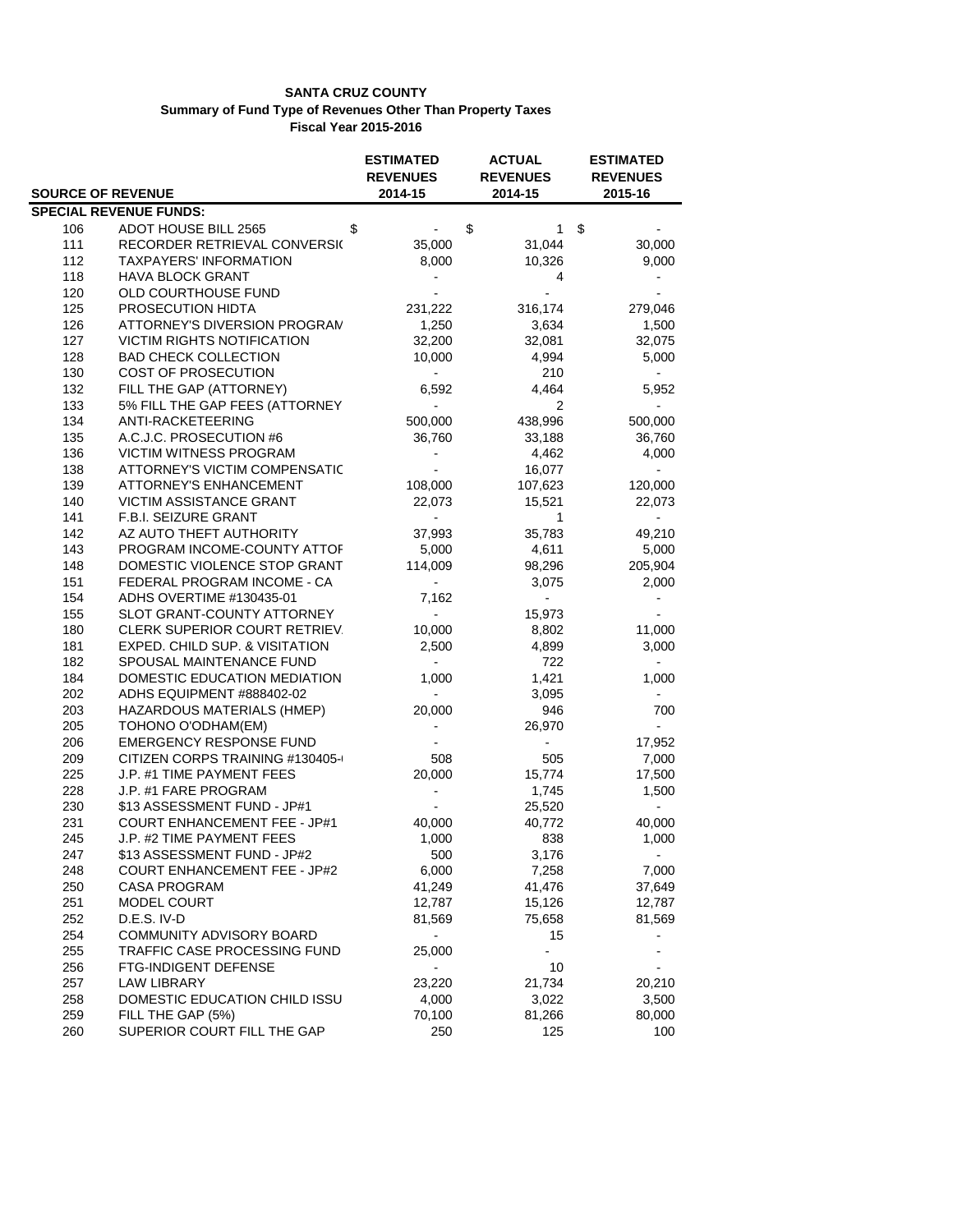|                          |                                     | <b>ESTIMATED</b> | <b>ACTUAL</b>   | <b>ESTIMATED</b> |
|--------------------------|-------------------------------------|------------------|-----------------|------------------|
|                          |                                     | <b>REVENUES</b>  | <b>REVENUES</b> | <b>REVENUES</b>  |
| <b>SOURCE OF REVENUE</b> |                                     | 2014-15          | 2014-15         | 2015-16          |
|                          | <b>SPECIAL REVENUE FUNDS:</b>       |                  |                 |                  |
| 261                      | 5% FILL THE GAP INDIGENT DEFEN! \$  | 100              | \$<br>66        | \$<br>50         |
| 262                      | J.C.E.F. COURT FEES                 | 10,050           | 10,798          | 10,030           |
| 263                      | <b>FARE PROGRAM</b>                 |                  | 6               | 100              |
| 264                      | STATE - FILL THE GAP                | 15,000           | 14,447          | 15,000           |
| 273                      | JUVENILE INTENSIVE PROBATION        | 243,454          | 194,462         | 187,590          |
| 275                      | PIC ACT                             | 287,337          | 257,699         | 260,589          |
| 276                      | <b>STATE AID</b>                    | 168,924          | 161,527         | 160,812          |
| 278                      | <b>DIVERSION CONSEQUENCES</b>       | 3,750            | 3,845           | 7,000            |
| 279                      | JUVENILE TREATMENT SERVICES         | 170,437          | 182,622         | 169,969          |
| 280                      | <b>FAMILY COUNSELING</b>            | 7,134            | 7,639           | 9,967            |
| 281                      | <b>JUVENILE DIVERSION FEES</b>      | 2,505            | 3,335           | 3,000            |
| 282                      | <b>JUVENILE PROBATION FEES</b>      | 5,050            | 4,611           | 4,550            |
| 283                      | JUV PARENTAL ASSMNT EXTRA FEE       | 60               | 362             | 305              |
| 288                      | JUV ACCOUNTABILITY BLOCK (JAIB(     | $\blacksquare$   | 387             | $\blacksquare$   |
| 289                      | JUV DIVERSION SVC FEES - OVER       | 500              | 926             | 500              |
| 300                      | COMMUNITY PUNISHMENT PROGRA         | 84,295           | 84,295          | 82,392           |
| 301                      | <b>STATE AID ENHANCEMENT</b>        | 328,672          | 347,642         | 307,072          |
| 303                      | DRUG TREATMENT & EDUCATION          | 18,600           | 18,780          | 17,856           |
| 305                      | <b>VICTIM RIGHTS-PROBATION</b>      | 20,000           | 18,801          | 18,793           |
| 306                      | ADULT PROBATION DRUG TESTING        | 300              |                 |                  |
| 307                      | PROB FEES INTERSTATE COMP 309       | 505              | 1,036           | 505              |
| 308                      | <b>ADULT PROBATION FEES</b>         | 80,100           | 107,281         | 90,100           |
| 309                      | ADULT PROBATION EXTRA FEES          | 550              | 986             | 725              |
| 310                      | ADULT INTENSIVE PROBATION           | 324,591          | 348,231         | 308,955          |
| 312                      | <b>PROBATION PAROLE SERVICES</b>    | 50               | 373             | 50               |
| 313                      | <b>GLOBAL POSITIONING</b>           | 1,100            | 1,100           | 1,100            |
| 325                      | <b>JAIL DISTRICT</b>                | 3,502,109        | 3,626,714       | 4,531,564        |
| 327                      | SHERIFF A.C.J.C.                    |                  | 79,722          | 127,144          |
| 329                      | <b>COMMISSARY FUND</b>              | 50,000           | 41,761          | 40,000           |
| 330                      | <b>JAIL ENHANCEMENT</b>             | 210,000          | 207,991         | 205,000          |
| 331                      | GOHS D.U.I. GRANT                   |                  | 23,560          |                  |
| 332                      | <b>VICTIM BILL OF RIGHTS</b>        |                  | 5,050           | 10,101           |
| 337                      | DOJ BULLETPROOF VEST                |                  | 3,540           |                  |
| 342                      | PROGRAM INCOME-METRO                | 25,000           | 24,208          | 25,000           |
| 351                      | FEDERAL PROGRAM INCOME-MTF          |                  | 16,139          | 15,000           |
| 353                      | OFFICER SAFETY EQUIPMENT - SO       | 5,000            | 6,264           | 6,000            |
| 354                      | <b>ICE GRANT</b>                    | 341,257          | 237,413         | 317,852          |
| 355                      | <b>OPERATION STONEGARDEN #99943</b> |                  | 496             |                  |
| 357                      | TOHONO O'ODHAM                      |                  | 3               |                  |
| 358                      | OPERATION STONEGARDEN #13043        | 428,100          | 291,242         |                  |
| 359                      | OPERATION STONEGARDEN #14042        |                  | 72,021          | 554,768          |
| 502                      | TOHONO O'ODHAM                      |                  | 4               |                  |
| 615                      | <b>CASE MANAGEMENT</b>              | 45,000           | 44,060          | 45,000           |
| 625                      | <b>WASTE TIRE (ADEQ)</b>            | 75,000           | 66,313          | 75,000           |
| 650                      | FLOOD CONTROL DISTRICT              |                  | 1,978           |                  |
| 651                      | FLOOD CONTROL RESERVE FUND          |                  | 332             |                  |
| 676                      | <b>SCHOOL FOREST FEES</b>           | 500,000          | 522,287         | 496,104          |
| 677                      | <b>EARLY LEARNING</b>               | 5,000            |                 |                  |
| 680                      | CAROL M. WHITE PHYSICAL ED          | 811,619          | 744,123         | 153,180          |
| 683                      | JUVENILE EDUCATION                  | 73,809           | 66,368          | 70,000           |
| 684                      | GEAR-UP                             |                  |                 |                  |
| 685                      | TITLE II-A                          | 5,500            | 5,933           | 5,500            |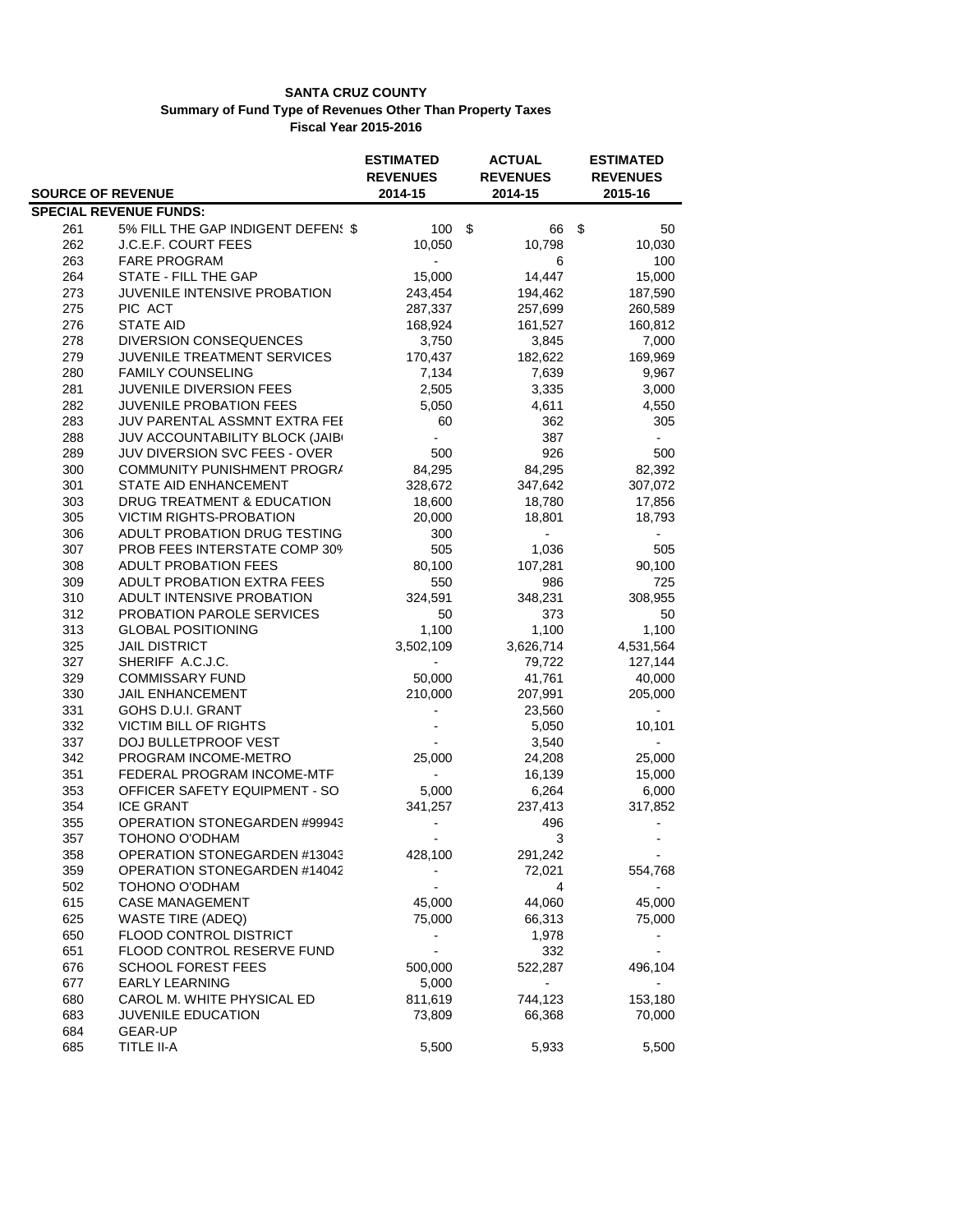|                           |                                                              | <b>ESTIMATED</b><br><b>REVENUES</b> |      | <b>ACTUAL</b><br><b>REVENUES</b> |      | <b>ESTIMATED</b><br><b>REVENUES</b> |
|---------------------------|--------------------------------------------------------------|-------------------------------------|------|----------------------------------|------|-------------------------------------|
| <b>SOURCE OF REVENUE</b>  |                                                              | 2014-15                             |      | 2014-15                          |      | 2015-16                             |
|                           | <b>SPECIAL REVENUE FUNDS:</b>                                |                                     |      |                                  |      |                                     |
| 686                       | TITLE II-D                                                   | \$<br>20,000 \$                     |      | 23,298 \$                        |      | 12,661                              |
| 689                       | PART B IDEA BASIC                                            | 25,000                              |      | 28,420                           |      | 25,726                              |
| 691                       | COUNTY JAIL EDUCATION PROGRA                                 | 15,000                              |      | 18,617                           |      | 20,000                              |
| 699                       | <b>SPECIAL SERVICES</b>                                      | 50,000                              |      | 48,736                           |      | 50,000                              |
| 704                       | IDEA BASIC JUVENILE SECURE CAR                               | 4,000                               |      | 7,908                            |      | 4,000                               |
| 706                       | <b>TAYLOR GRAZING FEES</b>                                   | 850                                 |      | 2,268                            |      | 1,100                               |
| 711                       | IDEA BASIC ADULT SECURE CARE                                 | 7,000                               |      | 7,500                            |      | $\sim$                              |
| 712                       | JUVENILE DETENTION LEARN                                     | 3,500                               |      | 3,500                            |      | 3,500                               |
| 716                       | <b>TEAM ANONYMOUS</b>                                        | 2,500                               |      | 2,934                            |      | $\blacksquare$                      |
| 717                       | ADOLESCENT WELLNESS NETWOR                                   | $\blacksquare$                      |      | 10,002                           |      | 10,000                              |
| 718                       | DISTRICT #99 - INSURANCE FUND                                | $\blacksquare$                      |      | 3                                |      |                                     |
| 719                       | YOUTH CAREER CONNECT GRANT                                   |                                     |      | 187,204                          |      | 398,988                             |
| 727                       | W.I.A. YOUTH IN SCHOOL                                       | 204,123                             |      | 82,468                           |      | 167,096                             |
| 728                       | W.I.A. YOUTH OUT OF SCHOOL                                   | 87,481                              |      | 35,047                           |      | 209,512                             |
| 739                       | W.I.A. ADULT                                                 | 289,271                             |      | 101,448                          |      | 354,863                             |
| 740                       | W.I.A. DISLOCATED WORKER                                     | 347,508                             |      | 55,877                           |      | 455,775                             |
| 741                       | W.I.A. ADMINISTRATION                                        | 132,897                             |      | 47,007                           |      | 134,423                             |
| 743                       | <b>WORK INCENTIVE GRANT</b>                                  | 18,938                              |      | 18,938                           |      | $\overline{\phantom{0}}$            |
| 746                       | <b>WIA RAPID RESPONSE</b>                                    | 48,171                              |      | 260                              |      | 56,589                              |
| 747                       | <b>ADULT EDUCATION</b>                                       | 14,108                              |      | 13,499                           |      | 23,825                              |
| 750                       | ADULT EDUCATION - ELAA STATE                                 | $\blacksquare$                      |      | $\overline{\phantom{a}}$         |      | 63,249                              |
| 751                       | ADULT EDUCATION - EL/CIVICS                                  | 148,174                             |      | 147,215                          |      | 84,925                              |
| 752                       | <b>COLLEGE AND CAREER READINESS</b>                          | 38.143                              |      | 2,911                            |      | $\sim$                              |
| 753                       | ADULT EDUCATION - ABE/ASE STAT                               | 28,434                              |      | 28,434                           |      | 18,717                              |
| 756                       | WIOA TABE 9-10                                               | $\sim$                              |      | $\overline{\phantom{a}}$         |      | 30,435                              |
| 759                       | WIOA POSTSECONDARY BRIDGE                                    |                                     |      | $\overline{\phantom{a}}$         |      | 17,244                              |
| 800                       | EPA WETLANDS PROTECTION DVLF                                 |                                     |      | 5,050                            |      | $\overline{a}$                      |
| 951                       | <b>INDIRECT COSTS</b>                                        | 50,000                              |      | 72,868                           |      | 50,000                              |
| 953                       | <b>SCC CONSORTIUM DUES</b>                                   |                                     |      | 840                              |      | 1,000                               |
| 955                       | <b>FUTURE GRANTS</b>                                         | 5,000,000                           |      | $\blacksquare$                   |      | 5,000,000                           |
|                           | <b>TOTAL SPECIAL REVENUE FUNDS</b>                           | \$<br>20,867,294 \$                 |      | 15,631,057 \$                    |      | 22,713,778                          |
|                           |                                                              |                                     |      |                                  |      |                                     |
| <b>DEBT SERVICE FUND:</b> |                                                              |                                     |      |                                  |      |                                     |
| 121                       | <b>BOND INTEREST REDEMPTION</b>                              | \$                                  | \$   | 1,907                            | \$   |                                     |
|                           | <b>TOTAL DEBT SERVICE FUND</b>                               | \$                                  | \$   | 1,907                            | \$   |                                     |
|                           | <b>CAPITAL PROJECT FUNDS:</b>                                |                                     |      |                                  |      |                                     |
| 400                       | APRON RECONSTRUCTION                                         | \$                                  |      | $\overline{\phantom{a}}$         | \$   |                                     |
| 407                       | PHASE I APRON DESIGN                                         | 1,593,232 \$<br>90,000              |      | 61,119                           |      | 1,776,000                           |
| 412                       |                                                              |                                     |      |                                  |      | 193,925                             |
|                           | ENVIRON ASSESSMENT, LAND ACQ<br>AIRPORT MASTER PLAN UPDATE   | 193,925                             |      | 123,740                          |      |                                     |
| 414<br>441                |                                                              |                                     |      | 23,926                           |      |                                     |
|                           | COURTHOUSE CONSTRUCTION                                      |                                     |      | 14,833                           |      |                                     |
| 442                       | JAIL DISTRICT CONSTRUCTION<br>RIO RICO ROAD IMPROVEMENT - CI |                                     |      | 43,551                           |      |                                     |
| 451                       |                                                              | 330,341                             |      | 99,828                           |      |                                     |
|                           | <b>TOTAL CAPITAL PROJECTS</b>                                | \$<br>2,207,498 \$                  |      | 366,997                          | \$   | 1,969,925                           |
| <b>ENTERPRISE FUND:</b>   |                                                              |                                     |      |                                  |      |                                     |
| 500                       | LANDFILL                                                     | \$<br>1,070,000                     | \$   | 1,289,155 \$                     |      | 1,320,000                           |
| 501                       | LANDFILL RESERVE                                             | 450,000                             |      | 548,148                          |      | 550,000                             |
|                           |                                                              |                                     |      |                                  |      |                                     |
|                           | <b>TOTAL ENTERPRISE FUND</b>                                 | \$<br>1,520,000                     | - \$ | 1,837,303                        | - \$ | 1,870,000                           |
|                           | <b>TOTAL ALL FUNDS</b>                                       | \$<br>36,465,023                    | \$   | 30,744,713                       | \$   | 38,593,251                          |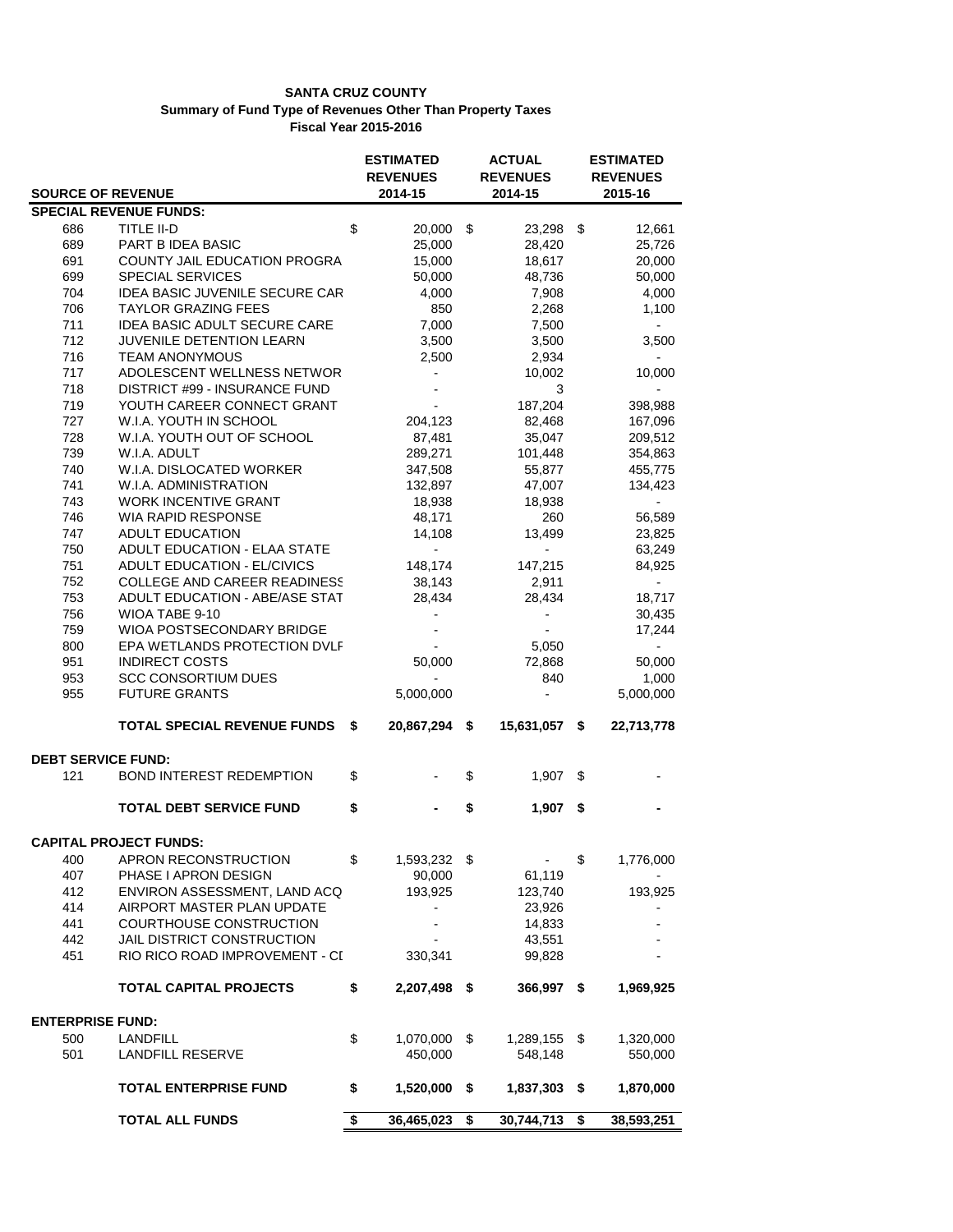## **SANTA CRUZ COUNTY Summary by Fund Type of Other Financing Sources and Interfund Transfers Fiscal Year 2015-2016**

|                      |                                    |                 | <b>INTERFUND</b><br><b>TRANSFERS</b> |    |             |  |  |  |  |  |
|----------------------|------------------------------------|-----------------|--------------------------------------|----|-------------|--|--|--|--|--|
|                      |                                    |                 | 2015-2016                            |    |             |  |  |  |  |  |
| <b>FUND</b>          |                                    |                 | IN                                   |    | <b>OUT</b>  |  |  |  |  |  |
| <b>GENERAL FUND:</b> |                                    | $\overline{\$}$ | $\qquad \qquad \blacksquare$         |    | \$5,293,248 |  |  |  |  |  |
|                      |                                    |                 |                                      |    |             |  |  |  |  |  |
|                      | <b>SPECIAL REVENUE FUNDS:</b>      |                 |                                      |    |             |  |  |  |  |  |
| 105                  | <b>ROAD FUND</b>                   |                 | 7,500                                |    | 40,000      |  |  |  |  |  |
| 120                  | <b>OLD COURTHOUSE</b>              |                 | 51,500                               |    |             |  |  |  |  |  |
| 128                  | <b>BAD CHECK PROGRAM</b>           |                 | 20,043                               |    |             |  |  |  |  |  |
| 133                  | 5% FILL THE GAP FEES CTY ATTY      |                 | 17,440                               |    | 20,043      |  |  |  |  |  |
| 134                  | ANTI-RACKETEERING                  |                 |                                      |    | 54,711      |  |  |  |  |  |
| 135                  | <b>ACJC PROSECUTION (CA)</b>       |                 | 12,329                               |    |             |  |  |  |  |  |
| 139                  | <b>ATTORNEY'S ENHANCEMENT</b>      |                 | 15,768                               |    |             |  |  |  |  |  |
| 257                  | <b>LAW LIBRARY</b>                 |                 | 8,000                                |    |             |  |  |  |  |  |
| 259                  | FILL THE GAP (5%)                  |                 |                                      |    | 80,000      |  |  |  |  |  |
| 260                  | SUPERIOR COURT FILL THE GAP        |                 | 46,056                               |    |             |  |  |  |  |  |
| 261                  | 5% FILL THE GAP INDIGENT DEF.      |                 | 16,504                               |    |             |  |  |  |  |  |
| 280                  | <b>FAMILY COUNSELING</b>           |                 | 1,916                                |    |             |  |  |  |  |  |
| 325                  | <b>JAIL DISTRICT</b>               |                 | 3,584,104                            |    |             |  |  |  |  |  |
| 327                  | <b>ACJC PROSECUTION (METRO)</b>    |                 | 42,382                               |    |             |  |  |  |  |  |
| 370                  | <b>ENVIRONMENTAL HEALTH</b>        |                 | 215,469                              |    |             |  |  |  |  |  |
| 379                  | T.B. FUND                          |                 | 58,200                               |    |             |  |  |  |  |  |
| 600                  | <b>ANIMAL CONTROL</b>              |                 | 233,993                              |    |             |  |  |  |  |  |
| 615                  | <b>CASE MANAGEMENT</b>             |                 | 44,685                               |    |             |  |  |  |  |  |
| 676                  | <b>SCHOOL FOREST FEES</b>          |                 |                                      |    | 7,500       |  |  |  |  |  |
|                      | <b>TOTAL SPECIAL REVENUE FUNDS</b> | S.              | 4,375,889 \$                         |    | 202,254     |  |  |  |  |  |
|                      | <b>DEBT SERVICE FUNDS:</b>         |                 |                                      |    |             |  |  |  |  |  |
| 121                  | <b>DEBT SERVICE</b>                |                 | 996,538                              |    |             |  |  |  |  |  |
|                      | <b>TOTAL DEBT SERVICE FUNDS</b>    | \$              | 996,538 \$                           |    |             |  |  |  |  |  |
|                      |                                    |                 |                                      |    |             |  |  |  |  |  |
|                      | <b>CAPITAL PROJECTS FUNDS:</b>     |                 |                                      |    |             |  |  |  |  |  |
| 400                  | APRON RECONSTRUCTION               |                 | 74,000                               |    |             |  |  |  |  |  |
| 412                  | ENVIRONMENTAL ASSESSMENT           |                 | 9,075                                |    |             |  |  |  |  |  |
| 451                  | RIO RICO ROAD IMPROVEMENT - CDBG   |                 | 40,000                               |    |             |  |  |  |  |  |
|                      | TOTAL CAPITAL PROJECTS FUNDS       | \$              | 123,075 \$                           |    |             |  |  |  |  |  |
|                      | <b>ENTERPRISE FUND:</b>            |                 |                                      |    |             |  |  |  |  |  |
| 500                  | <b>LANDFILL</b>                    |                 |                                      |    |             |  |  |  |  |  |
| 501                  | <b>LANDFILL RESERVE</b>            |                 |                                      |    |             |  |  |  |  |  |
|                      | <b>TOTAL ENTERPRISE FUND</b>       | \$              |                                      | S  |             |  |  |  |  |  |
|                      | <b>EXPENDABLE TRUST FUND:</b>      | \$              |                                      | \$ |             |  |  |  |  |  |
|                      | <b>TOTAL ALL FUNDS</b>             |                 | \$5,495,502                          |    | \$5,495,502 |  |  |  |  |  |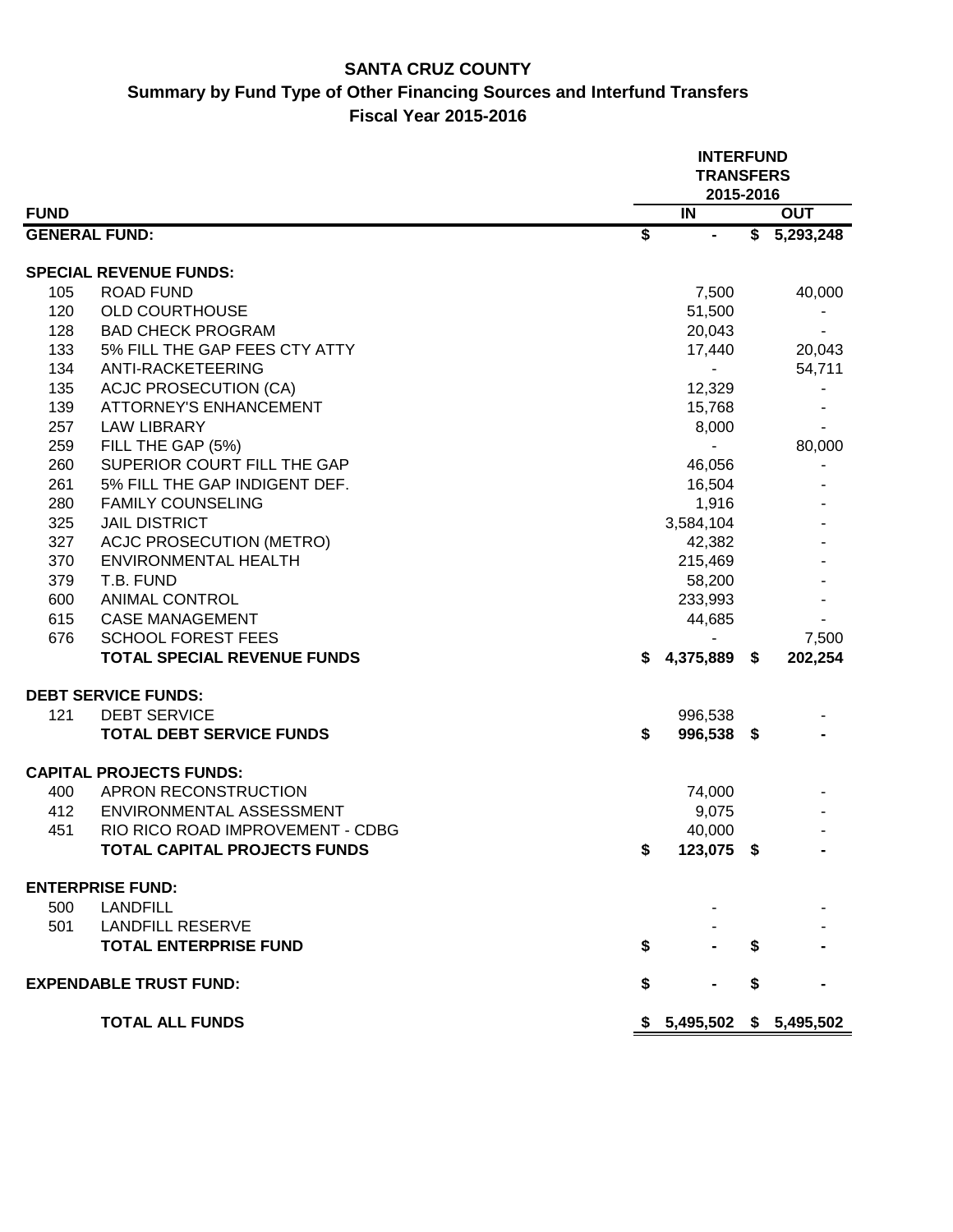|               |                                                |    | <b>BUDGETED</b><br><b>EXPENDITURES/</b><br><b>EXPENSES</b> | <b>ACTUAL</b><br><b>EXPENDITURES/</b><br><b>EXPENSES</b><br>2014-15 | <b>BUDGETED</b><br><b>EXPENDITURES/</b><br><b>EXPENSES</b><br>2015-16 |            |  |
|---------------|------------------------------------------------|----|------------------------------------------------------------|---------------------------------------------------------------------|-----------------------------------------------------------------------|------------|--|
| 100           | <b>FUND DEPARTMENT</b><br><b>GENERAL FUND:</b> |    | 2014-15                                                    |                                                                     |                                                                       |            |  |
|               | 100-01 ASSESSOR                                | \$ | 835,552 \$                                                 | 757,835 \$                                                          |                                                                       | 828,236    |  |
|               | 100-02 ATTORNEY                                |    | 1,227,369                                                  | 1,310,999                                                           |                                                                       | 1,261,363  |  |
|               | 100-04 BOARD OF SUPERVISORS                    |    | 7,106,808                                                  | 2,667,522                                                           |                                                                       | 6,965,759  |  |
|               | 100-05 AIRPORT                                 |    | 166,695                                                    | 24,581                                                              |                                                                       | 166,695    |  |
|               | 100-07 CLERK SUPERIOR COURT                    |    | 719,519                                                    | 673,293                                                             |                                                                       | 741,911    |  |
|               | 100-12 ELECTIONS                               |    | 332,588                                                    | 224,745                                                             |                                                                       | 505,741    |  |
|               | 100-13 EMERGENCY SERVICES                      |    | 308,331                                                    | 249,070                                                             |                                                                       | 274,600    |  |
|               | 100-14 FINANCE                                 |    | 1,974,949                                                  | 957,064                                                             |                                                                       | 2,000,561  |  |
|               | 100-15 GROUNDS & MAINTENANCE                   |    | 3,228,988                                                  | 1,230,972                                                           |                                                                       | 3,296,582  |  |
|               | 100-17 JUSTICE COURT #1                        |    | 605,504                                                    | 568,671                                                             |                                                                       | 599,451    |  |
|               | 100-18 JUSTICE COURT #2                        |    | 175,612                                                    | 174,752                                                             |                                                                       | 178,701    |  |
|               | 100-19 INFORMATION TECHNOLOGY                  |    | 677,271                                                    | 658,530                                                             |                                                                       | 722,709    |  |
| 100-20 G.I.S. |                                                |    | 39,750                                                     | 3,079                                                               |                                                                       | 39,750     |  |
|               | 100-23 BUILDING CODES                          |    | 212,558                                                    | 167,371                                                             |                                                                       | 261,350    |  |
|               | 100-24 PLANNING & ZONING                       |    | 382,140                                                    | 258,275                                                             |                                                                       | 393,139    |  |
|               | 100-27 RECORDER - ELECTION                     |    | 262,172                                                    | 158,066                                                             |                                                                       | 239,283    |  |
|               | 100-28 RECORDER                                |    | 240,312                                                    | 231,348                                                             |                                                                       | 276,577    |  |
|               | 100-29 SUPERIOR COURT                          |    | 1,128,221                                                  | 1,080,092                                                           |                                                                       | 1,312,161  |  |
|               | 100-31 TREASURER                               |    | 497,675                                                    | 456,599                                                             |                                                                       | 531,824    |  |
|               | 100-35 ADULT PROBATION                         |    | 515,285                                                    | 471,816                                                             |                                                                       | 548,134    |  |
|               | 100-38 CONSTABLE #1                            |    | 73,521                                                     | 71,864                                                              |                                                                       | 78,397     |  |
|               | 100-39 SHERIFF                                 |    | 3,762,131                                                  | 3,553,353                                                           |                                                                       | 3,828,041  |  |
|               | 100-44 CONSTABLE #2                            |    | 30,027                                                     | 27,166                                                              |                                                                       | 30,614     |  |
|               | 100-61 PUBLIC FIDUCIARY                        |    | 3,225,149                                                  | 2,898,675                                                           |                                                                       | 3,238,255  |  |
|               | 100-63 CENTRAL PERMITS                         |    | 164,506                                                    | 34,239                                                              |                                                                       | 160,065    |  |
|               | 100-83 RECREATION                              |    | 401,686                                                    | 434,810                                                             |                                                                       | 398,828    |  |
|               | 100-91 SCHOOL SUPERINTENDENT                   |    | 367,472                                                    | 320,242                                                             |                                                                       | 371,049    |  |
|               | <b>TOTAL GENERAL FUND</b>                      | \$ | 28,661,791 \$                                              | 19,665,029                                                          | \$                                                                    | 29,249,776 |  |
|               | <b>SPECIAL REVENUE FUNDS:</b>                  |    |                                                            |                                                                     |                                                                       |            |  |
| 105           | <b>ROAD FUND</b>                               | \$ | 6,267,388                                                  | \$<br>6,219,287                                                     | \$                                                                    | 5,984,147  |  |
|               | <b>TOTAL ROAD FUND</b>                         | \$ | 6,267,388                                                  | \$<br>6,219,287                                                     | \$                                                                    | 5,984,147  |  |
| 370           | <b>HEALTH SERVICE FUND</b>                     | \$ | 359,344                                                    | \$<br>241,349                                                       | \$                                                                    | 347,469    |  |
| 377           | <b>BIO TERRORISM GRANT</b>                     |    | 197,490                                                    | 154,071                                                             |                                                                       | 204,773    |  |
| 379           | T.B. CONTROL                                   |    | 66,200                                                     | 61,260                                                              |                                                                       | 70,200     |  |
| 381           | <b>EBOLA AWARD</b>                             |    | ۰                                                          | $\overline{\phantom{a}}$                                            |                                                                       | 26,673     |  |
| 383           | <b>IMMUNIZATION PROGRAM</b>                    |    |                                                            | 248,372                                                             |                                                                       |            |  |
| 386           | MEDICAL RESERVE CORP                           |    | 22,057                                                     | 711                                                                 |                                                                       | 24,347     |  |
| 600           | <b>ANIMAL CONTROL</b>                          |    | 489,608                                                    | 647,511                                                             |                                                                       | 507,987    |  |
| 601           | ANIMAL CONTROL STERILIZATION                   |    | 36,125                                                     | 2,720                                                               |                                                                       | 43,413     |  |
| 602           | OFFICER SAFETY EQUIPMENT - AC                  |    | 1,778                                                      |                                                                     |                                                                       | 2,410      |  |
|               | <b>TOTAL HEALTH SERVICES</b>                   | \$ | 1,172,602 \$                                               | 1,355,995                                                           | \$                                                                    | 1,227,272  |  |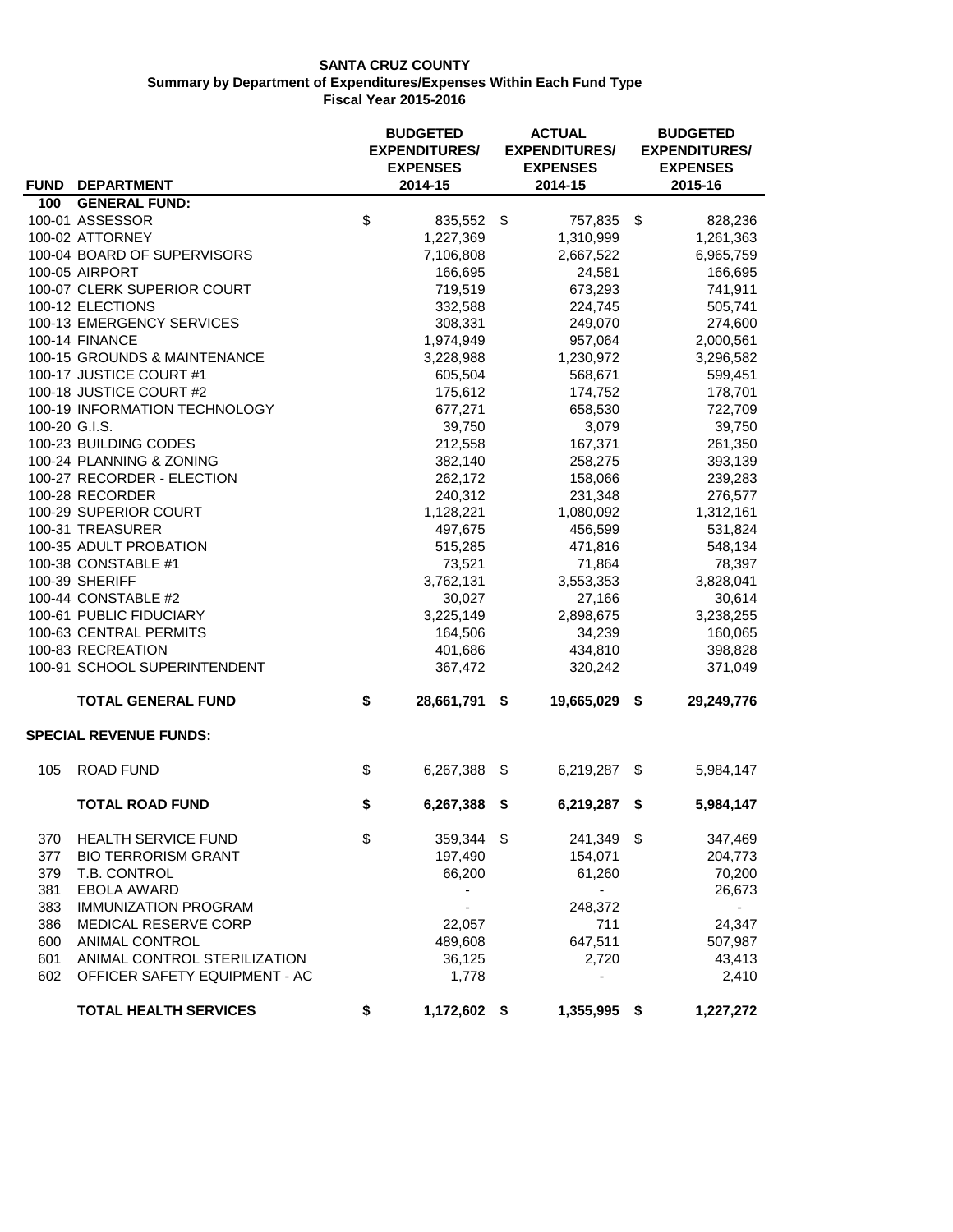|     |                                          | <b>BUDGETED</b><br><b>EXPENDITURES/</b><br><b>EXPENSES</b> | <b>ACTUAL</b><br><b>EXPENDITURES/</b><br><b>EXPENSES</b> | <b>BUDGETED</b><br><b>EXPENDITURES/</b><br><b>EXPENSES</b> |
|-----|------------------------------------------|------------------------------------------------------------|----------------------------------------------------------|------------------------------------------------------------|
|     | FUND DEPARTMENT                          | 2014-15                                                    | 2014-15                                                  | 2015-16                                                    |
|     | <b>SPECIAL REVENUE FUNDS:</b>            |                                                            |                                                          |                                                            |
|     | 106 ADOT HOUSE BILL 2565                 | \$<br>$2,327$ \$                                           |                                                          | \$<br>2,327                                                |
| 107 | PALO PARADO RAILROAD IMPROVEMENT         | 553                                                        |                                                          |                                                            |
| 110 | ASSESSOR RET. & CONVERSION               | 76,016                                                     | 2,547                                                    | 73,549                                                     |
| 111 | RECORDER RETRIEVAL CONVERS.              | 280,405                                                    | 15,461                                                   | 291,252                                                    |
| 112 | <b>TAXPAYER INFORMATION</b>              | 43,544                                                     |                                                          | 54,920                                                     |
| 118 | <b>HAVA BLOCK GRANT</b>                  | 15,168                                                     |                                                          | 15,172                                                     |
| 120 | OLD COURTHOUSE FUND                      | 51,500                                                     | 41,947                                                   | 51,500                                                     |
| 125 | PROSECUTION HIDTA (PIMA)                 | 231,222                                                    | 228,331                                                  | 279,046                                                    |
| 126 | ATTORNEY'S DIVERSION PROG.               | 19,809                                                     | 15,774                                                   | 9,943                                                      |
| 127 | VICTIM RIGHTS NOTIFICATION               | 64,281                                                     | 48,014                                                   | 45,730                                                     |
| 128 | <b>BAD CHECK COLLECTION</b>              | 21,052                                                     | 24,620                                                   | 25,043                                                     |
| 130 | COST OF PROSECUTION                      | 197                                                        | 3,847                                                    | 199                                                        |
| 132 | FILL THE GAP (ATTORNEY)                  | 18,601                                                     | 10,524                                                   | 10,094                                                     |
| 133 | 5% FILL THE GAP (ATTORNEY)               | 16,857                                                     | 1,752                                                    | 15,724                                                     |
| 134 | ANTI-RACKETEERING                        | 760,327                                                    | 755,047                                                  | 454,040                                                    |
| 135 | A.C.J.C. PROSECUTION #6                  | 49,380                                                     | 49,421                                                   | 49,089                                                     |
| 136 | VICTIM COMPENSATION RESTITUTION          | 24,438                                                     | 1,198                                                    | 31,811                                                     |
| 138 | VICTIM'S COMPENSATION ACJC               | ÷.                                                         | 21,192                                                   |                                                            |
| 139 | <b>ATTORNEY'S ENHANCEMENT</b>            | 166,152                                                    | 145,247                                                  | 142,522                                                    |
| 140 | CRIME VICTIM ASSISTANCE                  | 22,073                                                     | 17,330                                                   | 22,073                                                     |
| 141 | <b>FEDERAL SEIZURE</b>                   | 952                                                        | $\overline{\phantom{a}}$                                 | 973                                                        |
|     |                                          |                                                            |                                                          |                                                            |
| 142 | AUTO THEFT AUTHORITY                     | 52,735                                                     | 38,919                                                   | 64,411                                                     |
| 143 | PROGRAM INCOME-CA                        | 9,546                                                      | $\blacksquare$                                           | 11,701                                                     |
| 148 | DOMESTIC VIOLENCE STOP GRANT             | 137,321                                                    | 162,720                                                  | 205,904                                                    |
| 149 | VICTIM SERVICES DONATIONS                | 790                                                        | $\overline{\phantom{a}}$                                 | 790                                                        |
| 151 | FEDERAL PROGRAM INCOME - CA              | $\sim$                                                     | 3,002                                                    | 2,000                                                      |
| 154 | ADHS OVERTIME #130435-01                 | 7,162                                                      | 3,558                                                    |                                                            |
| 155 | SLOT GRANT-COUNTY ATTORNEY               | $\blacksquare$                                             | 18,833                                                   |                                                            |
| 180 | CLERK SUP. CRT. RETRIEVAL                | 68,472                                                     | 200                                                      | 78,962                                                     |
| 181 | EXPED. CHILD SUP. & VISITATION           | 72,181                                                     |                                                          | 77,875                                                     |
| 182 | SPOUSAL MAINTENANCE FUND                 | 10,505                                                     |                                                          | 11,285                                                     |
| 183 | CHILD SUPPORT AUTOMATION                 | 1,852                                                      |                                                          | 1,852                                                      |
| 184 | DOMESTIC REL. ED. MEDIATION FD           | 7,738                                                      |                                                          | 9,244                                                      |
| 185 | NON IV-D CONVERSION FUND                 | 706                                                        |                                                          | 707                                                        |
| 186 | <b>EMANCIPATION ADMINISTRATIVE COSTS</b> | 33                                                         |                                                          | 33                                                         |
|     | 203 L.E.P.C. GRANT 2001-2002             | 23,209                                                     | 944                                                      | 3,969                                                      |
| 205 | DOMESTIC HAZARDOUS TRAINING              |                                                            | 26,965                                                   | 2,662                                                      |
| 206 | <b>EMERGENCY RESPONSE FUND</b>           |                                                            | 16,637                                                   | 17,952                                                     |
| 209 | CITIZEN CORPS TRAINING #130405-01        | 508                                                        | 505                                                      | 7,000                                                      |
| 225 | J.P. #1 TIME PAYMENT FEES                | 47,653                                                     | $\overline{\phantom{0}}$                                 | 50,221                                                     |
| 227 | <b>CIRCLES OF PEACE</b>                  | 4,197                                                      | 8,492                                                    | 6,593                                                      |
| 228 | J.P. #1 FARE PROGRAM                     | 2,219                                                      | ÷,                                                       | 5,464                                                      |
| 229 | <b>INCREASING EFFICIENY</b>              | 13,469                                                     |                                                          | 13,469                                                     |
| 230 | \$13 ASSESSMENT FUND - JP #1             | 245                                                        |                                                          | 25,766                                                     |
| 231 | <b>COURT ENHANCEMENT FEE - JP #1</b>     | 97,004                                                     | 37,556                                                   | 104,749                                                    |
| 245 | J.P. #2 TIME PAYMENT FEES                | 3,635                                                      | 9,999                                                    | 1,000                                                      |
| 246 | J.P. #2 FARE PROGRAM                     | 835                                                        |                                                          | 949                                                        |
| 247 | \$13 ASSESSMENT FUND - JP #2             | 2,609                                                      |                                                          | 5,286                                                      |
| 248 | <b>COURT ENHANCEMENT FEE - JP #2</b>     | 21,552                                                     |                                                          | 31,005                                                     |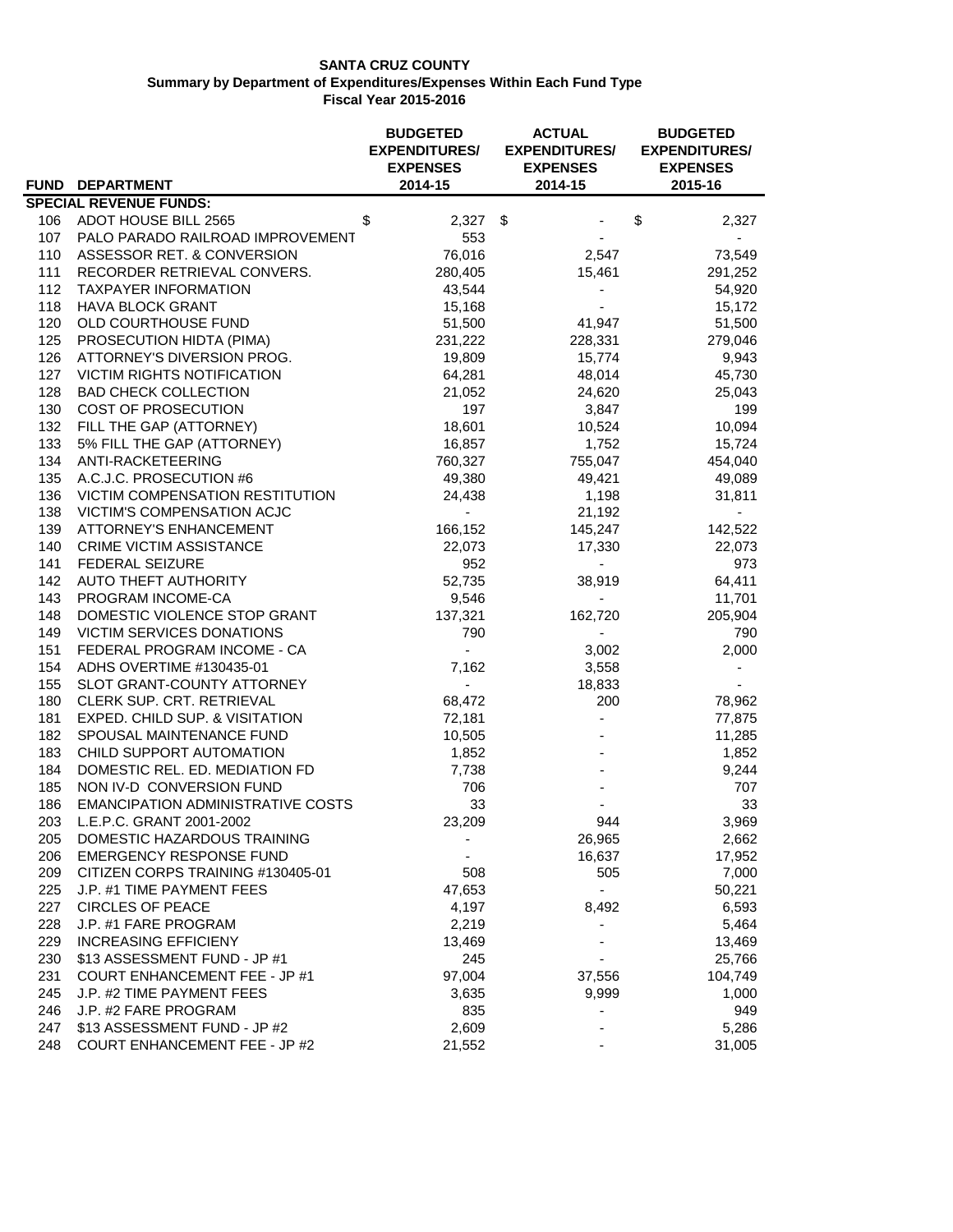|     |                                  |    | <b>BUDGETED</b><br><b>EXPENDITURES/</b> | <b>ACTUAL</b><br><b>EXPENDITURES/</b> | <b>BUDGETED</b><br><b>EXPENDITURES/</b> |                          |  |
|-----|----------------------------------|----|-----------------------------------------|---------------------------------------|-----------------------------------------|--------------------------|--|
|     |                                  |    | <b>EXPENSES</b>                         | <b>EXPENSES</b>                       |                                         | <b>EXPENSES</b>          |  |
|     | FUND DEPARTMENT                  |    | 2014-15                                 | 2014-15                               |                                         | 2015-16                  |  |
|     | <b>SPECIAL REVENUE FUNDS:</b>    |    |                                         |                                       |                                         |                          |  |
|     | 250 CASA PROGRAM                 | \$ | 47,585 \$                               | 43,167 \$                             |                                         | 41,392                   |  |
| 251 | <b>MODEL COURT</b>               |    | 12,787                                  | 15,126                                |                                         | 12,787                   |  |
| 252 | D.E.S. IV-D                      |    | 81,569                                  | 81,376                                |                                         | 81,569                   |  |
| 254 | JUVENILE COMMUNITY ADVISORY      |    | 23                                      |                                       |                                         | 23                       |  |
| 255 | TRAFFIC CASE PROCESSING FUND     |    | 25,188                                  |                                       |                                         | 188                      |  |
| 256 | FTG-INDIGENT DEFENSE             |    | 1,525                                   |                                       |                                         | 25                       |  |
| 257 | <b>LAW LIBRARY</b>               |    | 65,579                                  | 25,425                                |                                         | 65,839                   |  |
| 258 | DOMESTIC REL. ED. CHILD ISSUES   |    | 4,000                                   | 3,630                                 |                                         | 3,500                    |  |
| 259 | FILL THE GAP (5%)                |    | 75,358                                  | 418                                   |                                         | 78,268                   |  |
| 260 | SUPERIOR COURT FILL THE GAP      |    | 500,056                                 | 982                                   |                                         | 548,123                  |  |
| 261 | 5% FILL THE GAP INDIGENT DEFENSE |    | 247,321                                 | $\sim$                                |                                         | 271,295                  |  |
| 262 | J.C.E.F. COURT FEES              |    | 151,375                                 | 17,195                                |                                         | 146,449                  |  |
| 263 | <b>FARE PROGRAM</b>              |    | 462                                     | $\blacksquare$                        |                                         | 567                      |  |
| 264 | STATE-FILL THE GAP (FTG)         |    | 15,000                                  | 14,447                                |                                         | 15,000                   |  |
| 273 | JUVENILE INTENSIVE PROBATION     |    | 251,882                                 | 198,309                               |                                         | 197,712                  |  |
| 274 | JCEF JIPS SUPPLEMENTAL           |    |                                         | 2                                     |                                         |                          |  |
| 275 | PIC ACT                          |    | 297,568                                 | 259,987                               |                                         | 271,152                  |  |
| 276 | <b>STATE AID</b>                 |    | 178,158                                 | 160,952                               |                                         | 174,765                  |  |
| 278 | <b>DIVERSION CONSEQUENCES</b>    |    | 3,750                                   | 3,595                                 |                                         | 8,454                    |  |
| 279 | JUVENILE TREATMENT SERVICES      |    | 176,235                                 | 181,004                               |                                         | 178,450                  |  |
| 280 | <b>FAMILY COUNSELING</b>         |    | 27,652                                  | 9,742                                 |                                         | 28,899                   |  |
| 281 | JUVENILE DIVERSION FEES          |    | 86,550                                  | $\blacksquare$                        |                                         | 91,207                   |  |
| 282 | JUVENILE PROBATION FEES          |    | 130,780                                 | 639                                   |                                         | 133,115                  |  |
| 283 | JUV PARENTAL ASSMNT EXTRA FEE    |    | 19,460                                  | $\blacksquare$                        |                                         | 20,076                   |  |
| 287 | <b>JAIBG JUV</b>                 |    | 209                                     |                                       |                                         | 209                      |  |
| 288 | JAIBG #2                         |    | 387                                     |                                       |                                         | 387                      |  |
| 289 | JUV DIVERSION SVC FEES - OVER    |    | 5,782                                   |                                       |                                         | 6,898                    |  |
| 300 | COMMUNITY PUNISHMENT PROG.       |    | 136,441                                 | 83,886                                |                                         | 124,356                  |  |
| 301 | STATE AID ENHANCEMENT            |    | 332,030                                 | 343,420                               |                                         | 315,888                  |  |
| 303 | DRUG TREATMENT & EDUCATION       |    | 22,123                                  | 18,385                                |                                         | 20,494                   |  |
| 305 | VICTIM RIGHTS-PROBATION          |    | 22,924                                  | 19,023                                |                                         | 20,383                   |  |
| 306 | ADULT PROBATION DRUG TESTING     |    | 21,170                                  |                                       |                                         | 20,870                   |  |
| 307 | PROB FEES INTERSTATE COMP 30%    |    | 8,929                                   | 69                                    |                                         | 9,932                    |  |
| 308 | ADULT PROBATION FEES             |    | 350,130                                 | 56,656                                |                                         | 416,866                  |  |
| 309 | ADULT PROBATION EXTRA FEES       |    | 113,474                                 | $\blacksquare$                        |                                         | 114,666                  |  |
| 310 | ADULT INTENSIVE PROBATION        |    | 324,591                                 | 347,178                               |                                         | 310,561                  |  |
| 312 | PROBATION PAROLE SERVICES        |    | 54,616                                  | 975                                   |                                         | 53,816                   |  |
| 313 | <b>GLOBAL POSITIONING SYSTEM</b> |    | 1,192                                   | 1,071                                 |                                         | 1,301                    |  |
| 325 | <b>JAIL DISTRICT</b>             |    | 6,993,513                               | 7,579,286                             |                                         | 8,126,838                |  |
| 327 | SHERIFF A.C.J.C.                 |    | $\overline{\phantom{0}}$                | 143,386                               |                                         | 169,526                  |  |
| 329 | <b>COMMISSARY FUND</b>           |    | 228,219                                 | 150,927                               |                                         | 117,553                  |  |
| 330 | <b>JAIL ENHANCEMENT</b>          |    | 415,139                                 | 188,864                               |                                         | 404,352                  |  |
| 331 | <b>GOHS DUI GRANT</b>            |    |                                         | 26,150                                |                                         |                          |  |
| 332 | VICTIM BILL OF RIGHTS            |    |                                         | 10,100                                |                                         | 10,101                   |  |
| 337 | DOJ BULLET PROOF VEST            |    |                                         | 9,481                                 |                                         |                          |  |
| 338 | AATA LAW ENFORCEMENT GRANT       |    | 625                                     | $\overline{\phantom{0}}$              |                                         | 625                      |  |
| 342 | PROGRAM INCOME-METRO             |    | 25,000                                  | 1,670                                 |                                         | 37,893                   |  |
| 344 | ANTI-METH INITIATIVE             |    | 64                                      |                                       |                                         | 64                       |  |
| 346 | ACJC/JAG UNDER \$10,000          |    | 1,476                                   |                                       |                                         | 1,476                    |  |
| 351 | FEDERAL PROGRAM INCOME - MTF     |    | 656                                     | 14,013                                |                                         | 17,126                   |  |
| 352 | BORDER SECURITY ENHANCEMENT      |    | ÷,                                      |                                       |                                         | 72                       |  |
| 353 | OFFICER SAFETY EQUIPMENT - SO    |    | 20,511                                  |                                       |                                         | 28,390                   |  |
| 354 | <b>ICE GRANT</b>                 |    | 341,257                                 | 311,273                               |                                         | 317,852                  |  |
| 355 | OPERATION STONEGARDEN #999435    |    | $\overline{\phantom{a}}$                | 1,411                                 |                                         | $\overline{\phantom{a}}$ |  |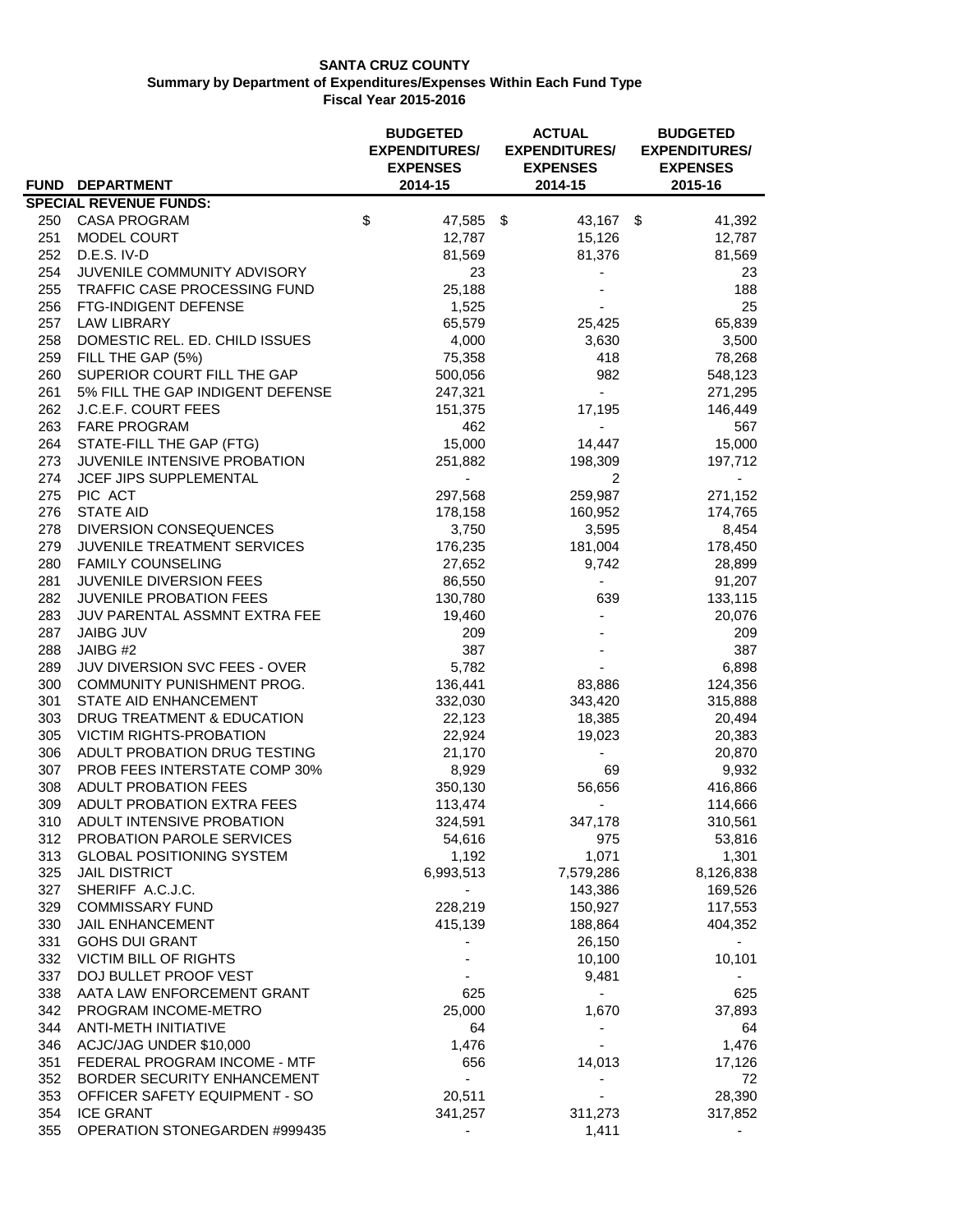|     |                                     | <b>BUDGETED</b><br><b>EXPENDITURES/</b> | <b>ACTUAL</b><br><b>EXPENDITURES/</b> | <b>BUDGETED</b><br><b>EXPENDITURES/</b> |
|-----|-------------------------------------|-----------------------------------------|---------------------------------------|-----------------------------------------|
|     |                                     | <b>EXPENSES</b>                         | <b>EXPENSES</b>                       | <b>EXPENSES</b>                         |
|     | FUND DEPARTMENT                     | 2014-15                                 | 2014-15                               | 2015-16                                 |
|     | <b>SPECIAL REVENUE FUNDS:</b>       |                                         |                                       |                                         |
| 357 | TOHONO O'ODHAM                      | \$<br>29,352 \$                         | 29,345 \$                             | 10                                      |
| 358 | OPERATION STONEGARDEN #130433-01    | 428,100                                 | 232,550                               |                                         |
| 359 | OPERATION STONEGARDEN #140425       |                                         | 155,119                               | 554,768                                 |
| 502 | TOHONO O'ODHAM                      | 77,086                                  | ÷.                                    |                                         |
| 615 | <b>CASE MANAGEMENT</b>              | 171,571                                 | 76,923                                | 157,375                                 |
| 625 | <b>WASTE TIRE (ADEQ)</b>            | 128,509                                 | 63,707                                | 151,998                                 |
| 626 | SELF HHW/ABOP SITE                  | 6,149                                   | $\blacksquare$                        | 6,149                                   |
| 650 | FLOOD CONTROL DISTRICT              | 2,761,850                               | 1,533,880                             | 2,886,034                               |
| 651 | <b>FLOOD RESERVE</b>                | 4,153,207                               | 772,373                               | 4,420,821                               |
| 676 | SCHOOL FOREST FEES                  | 1,113,566                               | 618,098                               | 1,006,870                               |
| 677 | <b>EARLY LEARNING</b>               | 21,867                                  | 6,355                                 | 13,731                                  |
| 679 | READING FIRST, TECH ASSISTANT       | 7,688                                   | 7,688                                 |                                         |
| 680 | CAROL M. WHITE PHYSICAL ED          | 811,619                                 | 729,874                               | 153,208                                 |
| 683 | JUVENILE EDUCATION                  | 89,529                                  | 84,200                                | 75,848                                  |
| 685 | TITLE II-A                          | 12,241                                  | 5,944                                 | 12,045                                  |
| 686 | TITLE II-D                          | 20,000                                  | 23,383                                | 12,661                                  |
| 689 | PART B IDEA BASIC                   | 34,500                                  | 28,021                                | 36,497                                  |
| 690 | CHEMICAL ABUSE                      | 10,519                                  | $\overline{a}$                        |                                         |
| 691 | COUNTY JAIL EDUCATION PROGRAM       | 104,287                                 | 42,208                                | 87,111                                  |
| 699 | SPECIAL SERVICES 15-365             | 403,328                                 | 39,878                                | 412,186                                 |
| 701 | 1ST CENT COM. LEARNING              | 2,460                                   | 1,979                                 | 481                                     |
| 704 | IDEA BASIC JUVENILE SECURE CARE     | 9,291                                   | 7,887                                 | 10,520                                  |
| 706 | <b>TAYLOR GRAZING FEES</b>          | 1,873                                   | 770                                   | 3,365                                   |
| 707 | STATE CHEMICAL ABUSE                | 30                                      | $\sim$                                | 30                                      |
| 711 | <b>IDEA BASIC ADULT SECURE CARE</b> | 7,861                                   | 9,538                                 | $\sim$                                  |
| 712 | JUVENILE DETENTION LEARN            | 3,500                                   | 3,500                                 | 3,500                                   |
| 713 | ESA PROFESSIONAL DEVELOP PROJECT    | 5,519                                   | $\sim$                                | 5,519                                   |
| 716 | <b>TEAM ANONYMOUS</b>               | 3,590                                   | 6,135                                 | 2,093                                   |
| 717 | ADOLESCENT WELLNESS NETWORK         | 9,709                                   | 9,760                                 | 20,111                                  |
| 718 | DISTRICT #99 - INSURANCE FUND       | 10,169                                  |                                       | 10,172                                  |
| 719 | YOUTH CAREER CONNECT GRANT          | $\mathbf{r}$                            | 330,529                               | 398,988                                 |
| 727 | W.I.A. YOUTH IN SCHOOL              | 204,123                                 | 107,355                               | 167,096                                 |
| 728 | W.I.A. YOUTH OUT OF SCHOOL          | 87,481                                  | 44,423                                | 209,512                                 |
| 731 | LAND MANAGEMENT - WIA               | 10,665                                  |                                       | 10,665                                  |
| 733 | DEPT OF EDUC. RECREATION GRANT      | 2,221                                   |                                       | 2,221                                   |
| 739 | W.I.A. ADULT                        | 289,271                                 | 128,226                               | 354,863                                 |
| 740 | W.I.A. DISLOCATED WORKER            | 347,508                                 | 80,498                                | 455,775                                 |
| 741 | W.I.A. ADMINISTRATION               | 132,897                                 | 49,787                                | 134,423                                 |
| 743 | <b>WORK INCENTIVE GRANT</b>         | 18,938                                  | 13,499                                | $\sim$                                  |
| 746 | WIA RAPID RESPONSE                  | 48,171                                  | 261                                   | 56,589                                  |
| 747 | ADULT EDUCATION                     | 14,108                                  | 10,310                                | 23,825                                  |
| 750 | ADULT EDUCATION - ELAA STATE        |                                         | $\sim$                                | 63,249                                  |
| 751 | ADULT EDUCATION - EL/CIVICS         | 148,174                                 | 140,927                               | 84,925                                  |
| 752 | COLLEGE AND CAREER READINESS        | 38,150                                  | 35,924                                | $\sim$                                  |
| 753 | ADULT EDUCATION - ABE/ASE STATE     | 29,462                                  | 28,042                                | 20,681                                  |
| 756 | WIOA TABE 9-10                      |                                         |                                       | 30,435                                  |
| 759 | WIOA POSTSECONDARY BRIDGE           | ٠                                       | $\overline{\phantom{a}}$              | 17,244                                  |
| 800 | EPA WETLANDS PROTECTION DEV         |                                         |                                       | 5,050                                   |
| 950 | FIRE DISTRICT ASSISTANCE            | 323,844                                 | 323,844                               | 317,371                                 |
| 951 | <b>INDIRECT COSTS</b>               | 150,338                                 | 144,079                               | 69,411                                  |
| 953 | <b>SCC CONSORTIUM DUES</b>          | 247                                     |                                       | 2,087                                   |
| 955 | <b>FUTURE GRANTS</b>                | 5,000,000                               |                                       | 5,000,000                               |
|     | <b>TOTAL SPECIAL REVENUE FUNDS</b>  | \$<br>38,995,909 \$                     | 25,535,901 \$                         | 40,012,138                              |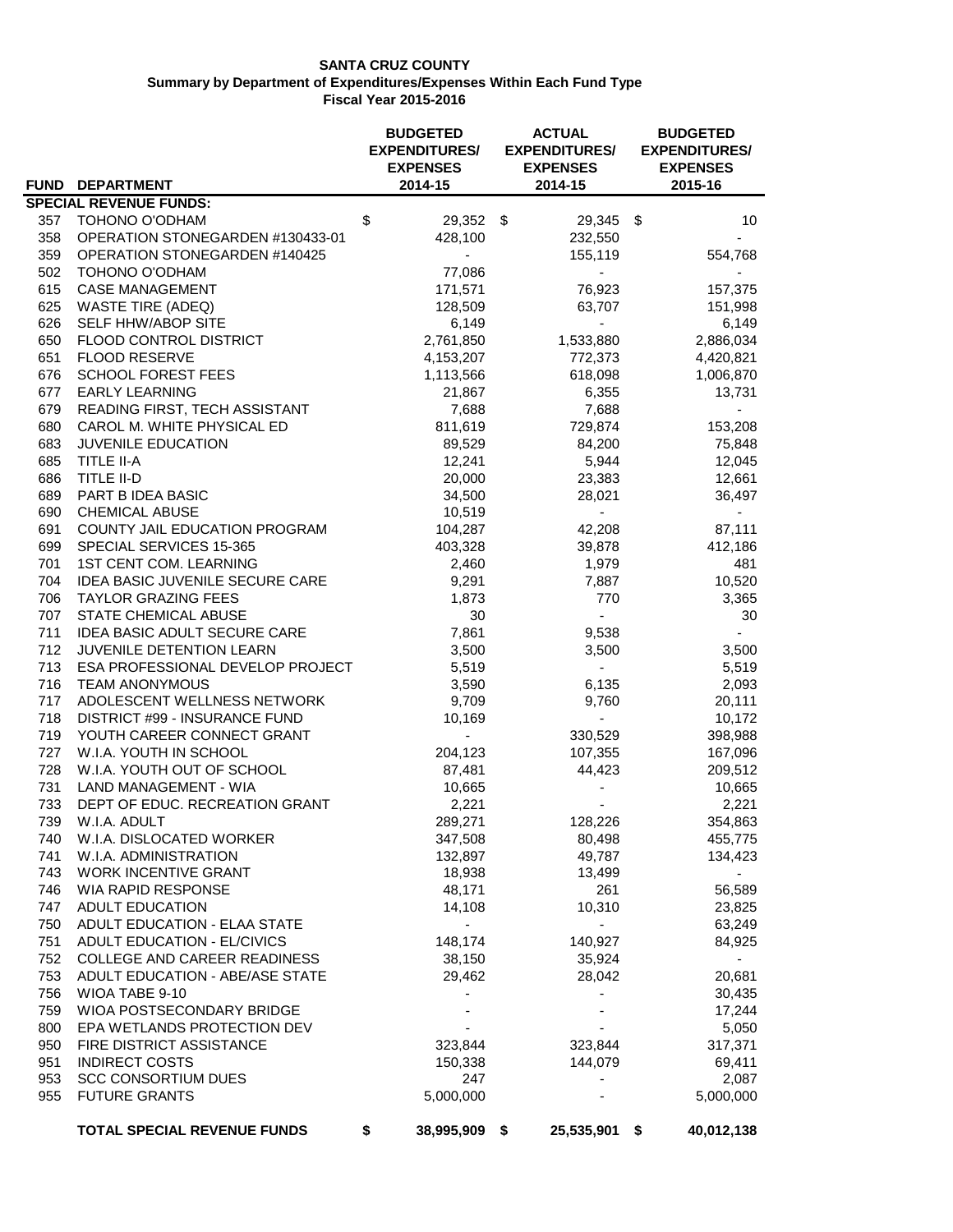|             |                                        | <b>BUDGETED</b><br><b>EXPENDITURES/</b> |      | <b>ACTUAL</b><br><b>EXPENDITURES/</b> |     | <b>BUDGETED</b><br><b>EXPENDITURES/</b> |
|-------------|----------------------------------------|-----------------------------------------|------|---------------------------------------|-----|-----------------------------------------|
| <b>FUND</b> | <b>DEPARTMENT</b>                      | <b>EXPENSES</b><br>2014-15              |      | <b>EXPENSES</b><br>2014-15            |     | <b>EXPENSES</b><br>2015-16              |
|             | <b>DEBT SERVICE FUND:</b>              |                                         |      |                                       |     |                                         |
| 121         | <b>BOND INTEREST REDEMPTION</b>        | \$<br>1,094,515                         | - \$ | 996,308                               | -\$ | 1,099,745                               |
|             | <b>TOTAL DEBT SERVICE FUND</b>         | \$<br>1,094,515                         | - \$ | 996,308 \$                            |     | 1,099,745                               |
|             | <b>CAPITAL PROJECTS FUNDS:</b>         |                                         |      |                                       |     |                                         |
| 400         | APRON RECONSTRUCTION                   | \$<br>1,770,258                         | \$   |                                       | \$  | 1,850,000                               |
| 407         | PHASE I APRON DESIGN                   | 100,000                                 |      | 50,139                                |     |                                         |
| 412         | ENVIRONMENTAL ASSESSMENT               | 203,000                                 |      | 129,624                               |     | 203,021                                 |
| 414         | AIRPORT MASTER PLAN UPDATE             | $\blacksquare$                          |      | 4,102                                 |     | 6,203                                   |
| 441         | COURTHOUSE CONSTRUCTION                | 16,249                                  |      |                                       |     | 53,350                                  |
| 442         | <b>JAIL DISTRICT CONSTRUCTION</b>      | 92,179                                  |      | 1,400                                 |     | 201,722                                 |
| 451         | RIO RICO ROAD IMPROVEMENT - CDBG       | 380,341                                 |      | 336,599                               |     | 40,000                                  |
| 453         | <b>CDBG - GORRION COURT</b>            |                                         |      | (2,099)                               |     | 2,099                                   |
| 490         | C.D.B.G. PROJECTS                      | 59,634                                  |      |                                       |     | 59,634                                  |
|             | <b>TOTAL CAPITAL PROJECTS FUND</b>     | \$<br>2,621,661                         | - \$ | 519,764 \$                            |     | 2,416,029                               |
|             | <b>ENTERPRISE FUND:</b>                |                                         |      |                                       |     |                                         |
| 500         | <b>LANDFILL</b>                        | \$<br>1,075,138                         | - \$ | 1,357,874 \$                          |     | 1,542,652                               |
| 501         | <b>LANDFILL RESERVE</b>                | 1,859,942                               |      | 582,284                               |     | 1,824,973                               |
|             | <b>TOTAL ENTERPRISE FUND</b>           | \$<br>2,935,080                         | \$   | 1,940,158                             | \$  | 3,367,625                               |
|             | <b>EXPENDABLE TRUST FUND:</b>          | \$                                      | \$   |                                       | \$  |                                         |
|             | <b>TOTAL EXPENDABLE TRUST FUND</b>     | \$                                      | \$   | $\blacksquare$                        | \$  |                                         |
|             | <b>TOTAL EXPENDITURES OF ALL FUNDS</b> | \$<br>74,308,956                        | \$   | 48,657,160                            | \$  | 76,145,313                              |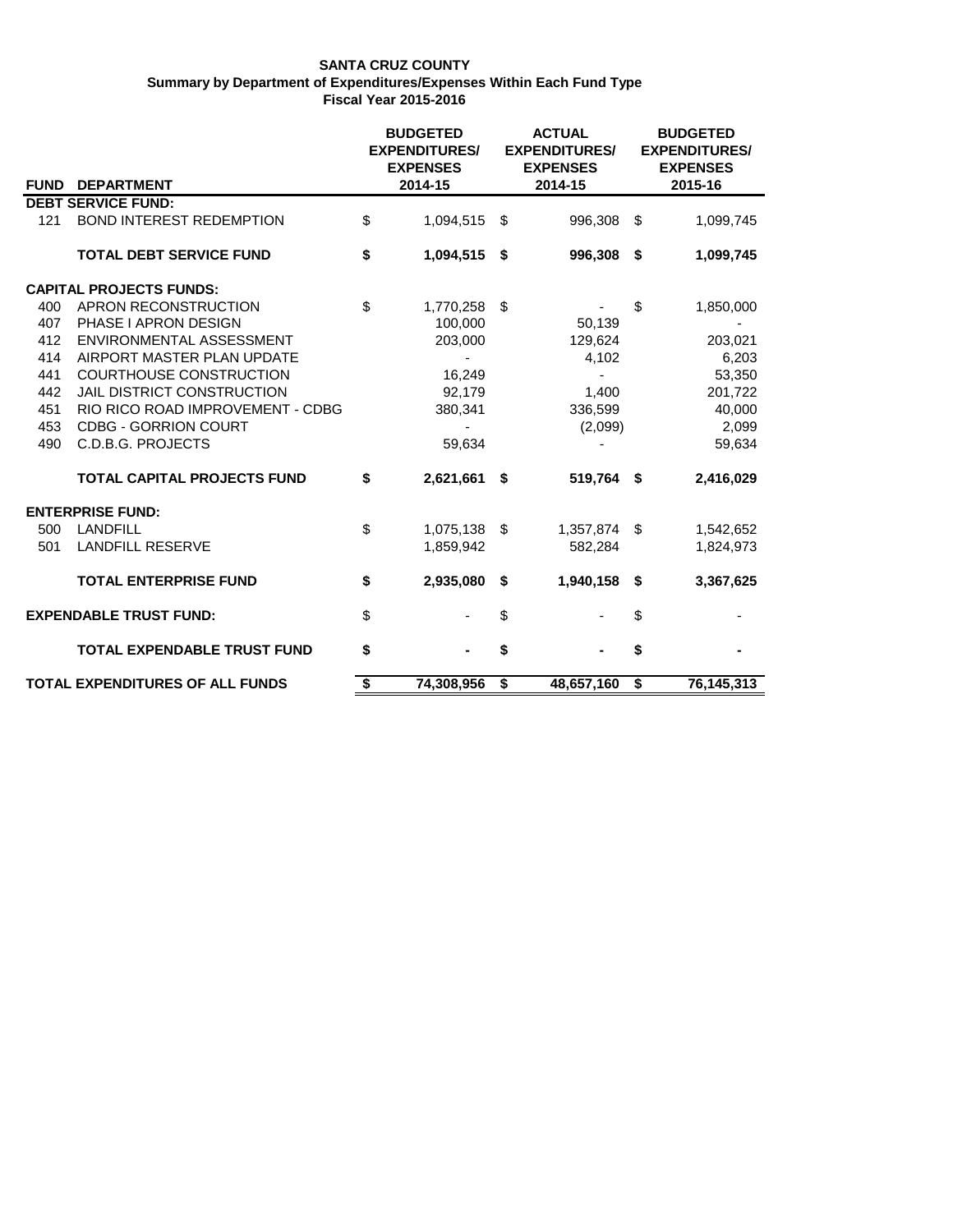| <b>FUND/DEPARTMENT</b>                | <b>BUDGETED</b><br><b>EXPENDITURES/</b><br><b>EXPENSES</b><br>2014-15 | <b>ACTUAL</b><br><b>EXPENDITURES/</b><br><b>EXPENSES</b><br>2014-15 | <b>BUDGETED</b><br><b>EXPENDITURES/</b><br><b>EXPENSES</b><br>2015-16 |
|---------------------------------------|-----------------------------------------------------------------------|---------------------------------------------------------------------|-----------------------------------------------------------------------|
| <b>ASSESSOR:</b><br>01                |                                                                       |                                                                     |                                                                       |
| 100-01 GENERAL FUND                   | \$<br>835,552.00                                                      | \$<br>757,835.40                                                    | \$<br>828,236.00                                                      |
| 110-01 ASSESSOR RET. & CONVERSION     | \$<br>76,016.00                                                       | \$<br>2,547.01                                                      | \$<br>73,549.00                                                       |
| <b>TOTAL ASSESSOR</b>                 | \$<br>911,568.00                                                      | \$<br>760,382.41                                                    | \$<br>901,785.00                                                      |
| <b>COUNTY ATTORNEY:</b><br>02         |                                                                       |                                                                     |                                                                       |
| 100-02 ATTORNEY                       | \$<br>1,227,369.00                                                    | \$<br>1,310,999.48                                                  | \$<br>1,261,363.00                                                    |
| 125-02 PROSECUTION HIDTA (PIMA)       | \$<br>231,222.00                                                      | \$<br>228,331.05                                                    | \$<br>279,046.00                                                      |
| 126-02 ATTORNEY'S DIVERSION PROG.     | \$<br>19,809.00                                                       | \$<br>15,774.40                                                     | \$<br>9,943.00                                                        |
| 127-02 VICTIM RIGHTS NOTIFICATION     | \$<br>64,281.00                                                       | \$<br>48,013.94                                                     | \$<br>45,730.00                                                       |
| 128-02 BAD CHECK COLLECTION           | \$<br>21,052.00                                                       | \$<br>24,619.56                                                     | \$<br>25,043.00                                                       |
| 130-02 COST OF PROSECUTION            | \$<br>197.00                                                          | \$<br>3,847.47                                                      | \$<br>199.00                                                          |
| 132-02 FILL THE GAP (ATTORNEY)        | \$<br>18,601.00                                                       | \$<br>10,524.39                                                     | \$<br>10,094.00                                                       |
| 133-02 5% FILL THE GAP (ATTORNEY)     | \$<br>16,857.00                                                       | \$<br>1,751.87                                                      | \$<br>15,724.00                                                       |
| 134-02 ANTI-RACKETEERING              | \$<br>388,813.00                                                      | \$<br>395,534.34                                                    | \$<br>454,040.00                                                      |
| 135-02 A.C.J.C. PROSECUTION #6        | 49,380.00                                                             | \$<br>49,420.83                                                     | \$<br>49,089.00                                                       |
| 136-02 VICTIM COMPENSATION RESTITUT   | \$<br>24,438.00                                                       | \$<br>1,198.00                                                      | \$<br>31,811.00                                                       |
| 138-02 VICTIM'S COMPENSATION ACJC     | \$                                                                    | \$<br>21,191.60                                                     | \$                                                                    |
| 139-02 ATTORNEY'S ENHANCEMENT         | \$<br>166,152.00                                                      | \$<br>145,247.24                                                    | \$<br>142,522.00                                                      |
| 140-02 CRIME VICTIM ASSISTANCE        | \$<br>22,073.00                                                       | \$<br>17,330.06                                                     | \$<br>22,073.00                                                       |
| 141-02 FEDERAL SEIZURE                | \$<br>952.00                                                          | \$                                                                  | \$<br>973.00                                                          |
| 142-02 AUTO THEFT AUTHORITY           | 52,735.00                                                             | \$<br>38,918.66                                                     | \$<br>64,411.00                                                       |
| 143-02 PROGRAM INCOME-COUNTY ATTC     | \$<br>9,546.00                                                        | \$                                                                  | \$<br>11,701.00                                                       |
| 148-02 DOMESTIC VIOLENCE STOP GRAN \$ | 137,321.00                                                            | \$<br>162,719.94                                                    | \$<br>205,904.00                                                      |
| 149-02 VICTIM SERVICES DONATIONS      | \$<br>790.00                                                          | \$                                                                  | \$<br>790.00                                                          |
| 151-02 FEDERAL PROGRAM INCOME - CA    | \$                                                                    | \$<br>3,002.16                                                      | \$<br>2,000.00                                                        |
| 154-02 ADHS OVERTIME #130435-01       | \$<br>7,162.00                                                        | \$<br>3,558.40                                                      | \$                                                                    |
| 155-02 SLOT GRANT-COUNTY ATTORNEY     | \$                                                                    | \$<br>18,833.38                                                     | \$                                                                    |
| <b>TOTAL COUNTY ATTORNEY</b>          | \$<br>2,458,750.00                                                    | \$<br>2,500,816.77 \$                                               | 2,632,456.00                                                          |
| <b>BOARD OF SUPERVISORS:</b><br>04    |                                                                       |                                                                     |                                                                       |
| 100-04 BOARD OF SUPERVISORS           | \$<br>7,106,808.00                                                    | \$<br>2,667,522.42                                                  | \$<br>6,965,759.00                                                    |
| 120-04 1904 COURTHOUSE                | \$<br>51,500.00                                                       | \$<br>41,946.86                                                     | \$<br>51,500.00                                                       |
| 121-04 DEBT SERVICE FUND              | \$<br>1,094,515.00                                                    | \$<br>996,308.17                                                    | \$<br>1,099,745.00                                                    |
| 441-04 COURTHOUSE CONSTRUCTION        | \$<br>16,249.00                                                       | \$                                                                  | \$<br>53,350.00                                                       |
| 955-04 FUTURE GRANTS                  | \$<br>5,000,000.00                                                    | \$                                                                  | \$<br>5,000,000.00                                                    |
| <b>TOTAL BOARD OF SUPERVISORS \$</b>  | 13,269,072.00                                                         | \$<br>3,705,777.45                                                  | \$<br>13,170,354.00                                                   |
| 05<br><b>AIRPORT:</b>                 |                                                                       |                                                                     |                                                                       |
| 100-05 AIRPORT                        | \$<br>166,695.00                                                      | \$<br>24,580.69                                                     | \$<br>166,695.00                                                      |
| 400-05 APRON RECONSTRUCTION           | \$<br>1,770,258.00                                                    | \$                                                                  | \$<br>1,850,000.00                                                    |
| 407-05 PHASE I APRON DESIGN           | \$<br>100,000.00                                                      | \$<br>50,139.23                                                     | \$                                                                    |
| 412-05 ENVIRONMENTAL ASSESSMENT       | \$<br>203,000.00                                                      | \$<br>129,623.85                                                    | \$<br>203,021.00                                                      |
| 414-05 AIRPORT MASTER PLAN            | \$                                                                    | \$<br>4,102.00                                                      | \$<br>6,203.00                                                        |
| <b>TOTAL AIRPORT</b>                  | \$<br>2,239,953.00                                                    | \$<br>208,445.77 \$                                                 | 2,225,919.00                                                          |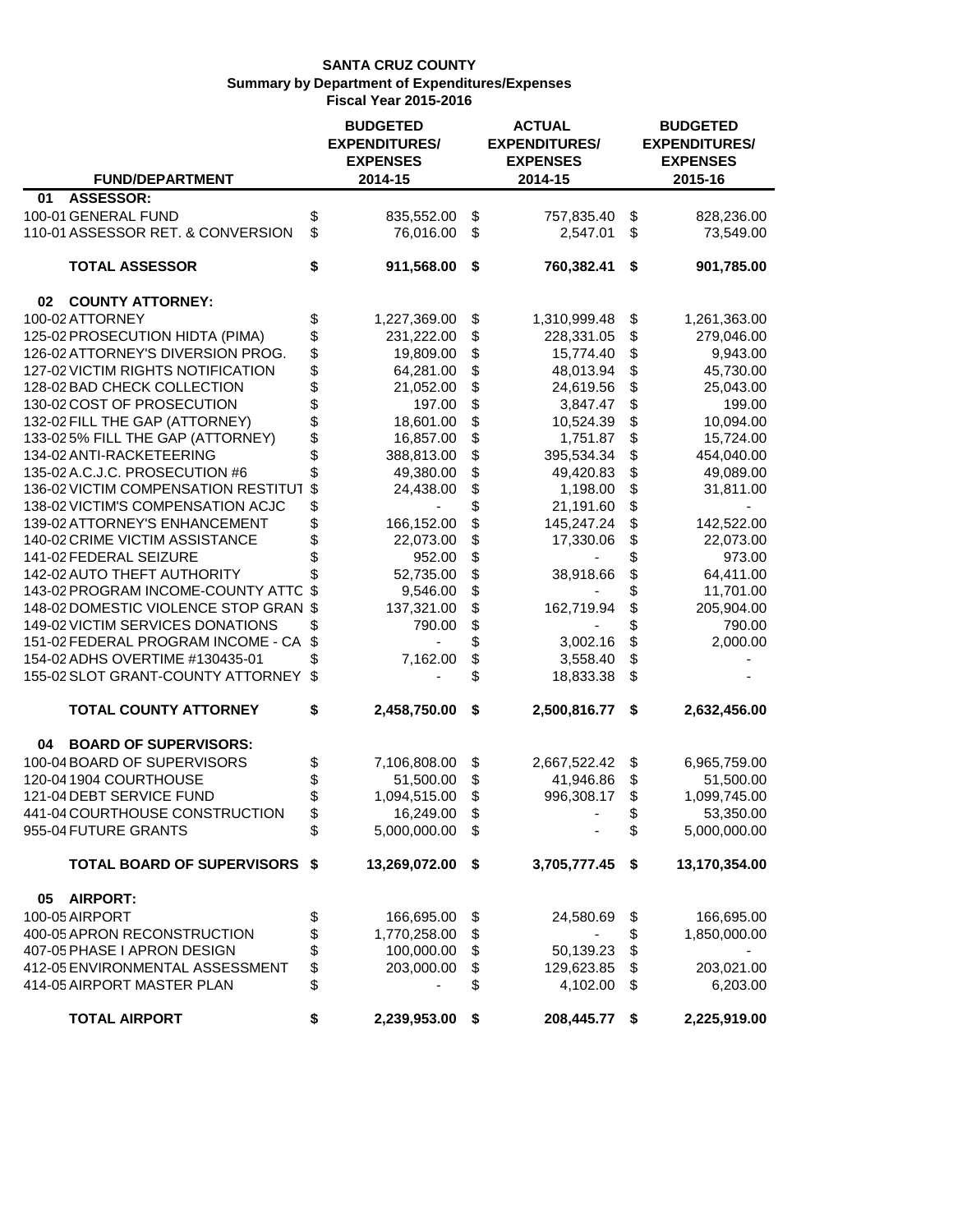|                                                                 |          | <b>BUDGETED</b>            |          | <b>ACTUAL</b>              |                      | <b>BUDGETED</b>            |  |  |
|-----------------------------------------------------------------|----------|----------------------------|----------|----------------------------|----------------------|----------------------------|--|--|
|                                                                 |          | <b>EXPENDITURES/</b>       |          | <b>EXPENDITURES/</b>       | <b>EXPENDITURES/</b> |                            |  |  |
| <b>FUND/DEPARTMENT</b>                                          |          | <b>EXPENSES</b><br>2014-15 |          | <b>EXPENSES</b><br>2014-15 |                      | <b>EXPENSES</b><br>2015-16 |  |  |
| <b>CLERK OF SUPERIOR COURT:</b><br>07                           |          |                            |          |                            |                      |                            |  |  |
| 100-07 CLERK SUPERIOR COURT                                     |          |                            |          |                            |                      |                            |  |  |
| 180-07 CLERK SUP. CRT. RETRIEVAL                                | \$<br>\$ | 719,519.00<br>68,472.00    | \$<br>\$ | 673,293.33<br>200.00       | \$<br>\$             | 741,911.00<br>78,962.00    |  |  |
| 181-07 EXPED CHILD SUPPORT & VISITAT                            | \$       | 72,181.00                  | \$       |                            | \$                   | 77,875.00                  |  |  |
| 182-07 SPOUSAL MAINTENANCE FUND                                 | \$       | 10,505.00                  | \$       |                            | \$                   | 11,285.00                  |  |  |
| 183-07 CHILD SUPPORT AUTOMATION                                 | \$       | 1,852.00                   | \$       |                            | \$                   | 1,852.00                   |  |  |
| 184-07 DOMESTIC REL. ED. MEDIATION FI \$                        |          | 7,738.00                   | \$       |                            | \$                   | 9,244.00                   |  |  |
| 185-07 NON IV-D CONVERSION FUND                                 | \$       | 706.00                     | \$       |                            | \$                   | 707.00                     |  |  |
| 186-07 EMANCIPATION ADMINISTRATIVE (\$                          |          | 33.00                      | \$       |                            | \$                   | 33.00                      |  |  |
| <b>TOTAL CLERK OF SUPERIOR COU \$</b>                           |          | 881,006.00                 | \$       | 673,493.33                 | \$                   | 921,869.00                 |  |  |
| <b>ELECTIONS:</b><br>12                                         |          |                            |          |                            |                      |                            |  |  |
| 100-12 ELECTIONS                                                | \$       | 332,588.00                 | \$       | 224,745.10                 | - \$                 | 505,741.00                 |  |  |
| <b>TOTAL ELECTIONS</b>                                          | \$       | 332,588.00                 | \$       | 224,745.10 \$              |                      | 505,741.00                 |  |  |
| 13<br><b>EMERGENCY SERVICES:</b>                                |          |                            |          |                            |                      |                            |  |  |
| 100-13 EMERGENCY SERVICES                                       | \$       | 308,331.00                 | \$       | 249,069.76                 | \$                   | 274,600.00                 |  |  |
| 203-13 L.E.P.C. GRANT FY 99-00                                  | \$       | 23,209.00                  | \$       | 943.87                     | \$                   | 3,969.00                   |  |  |
| 205-13 DOMESTIC HAZARDOUS TRAINING                              | \$       |                            | \$       | 26,965.17                  | \$                   | 2,662.00                   |  |  |
| 206-13 EMERGENCY RESPONSE FUND                                  | \$       |                            | \$       | 16,637.10                  | \$                   | 17,952.00                  |  |  |
| 209-13 CITIZEN CORPS TRAINING #130405 \$                        |          | 508.00                     | \$       | 504.94                     | \$                   | 7,000.00                   |  |  |
| <b>TOTAL EMERGENCY MANAGEMEN \$</b>                             |          | 332,048.00                 | \$       | 294,120.84                 | \$                   | 306,183.00                 |  |  |
| <b>FINANCE:</b><br>14                                           |          |                            |          |                            |                      |                            |  |  |
| 100-14 FINANCE                                                  | \$       | 1,974,949.00               | \$       | 957,063.59                 | \$                   | 2,000,561.00               |  |  |
| <b>TOTAL FINANCE</b>                                            | \$       | 1,974,949.00               | \$       | 957,063.59                 | \$                   | 2,000,561.00               |  |  |
| <b>GROUNDS AND MAINTENANCE:</b><br>15                           |          |                            |          |                            |                      |                            |  |  |
| 100-15 GROUNDS & MAINTENANCE                                    | \$       | 3,228,988.00               | \$       | 1,230,972.09               | \$                   | 3,296,582.00               |  |  |
| <b>TOTAL GROUNDS AND MAINTENA \$</b>                            |          | 3,228,988.00               | \$       | 1,230,972.09               | \$                   | 3,296,582.00               |  |  |
| <b>JUSTICE COURT #1:</b><br>17                                  |          |                            |          |                            |                      |                            |  |  |
| 100-17 JUSTICE COURT #1                                         | \$       | 605,504.00                 | \$       | 568,671.13                 | \$                   | 599,451.00                 |  |  |
| 225-17 J.P. #1 TIME PAYMENT FEES                                | \$<br>\$ | 47,653.00                  | \$       |                            | \$                   | 50,221.00                  |  |  |
| 227-17 CIRCLES OF PEACE                                         |          | 4,197.00                   | \$       | 8,492.00                   | \$                   | 6,593.00                   |  |  |
| 228-17 J.P. #1 FARE PROGRAM                                     |          | 2,219.00                   | \$       |                            | \$                   | 5,464.00                   |  |  |
| 229-17 INCREASING EFFICIENCY                                    | \$       | 13,469.00                  | \$       |                            | \$                   | 13,469.00                  |  |  |
| 230-17 \$13 ASSESSMENT FUND - JP #1                             | \$       | 245.00                     | \$       |                            | \$                   | 25,766.00                  |  |  |
| 231-17 COURT ENHANCEMENT FEE - JP #                             | \$       | 97,004.00                  | \$       | 37,555.76                  | \$                   | 104,749.00                 |  |  |
| <b>TOTAL JUSTICE COURT #1</b><br><b>JUSTICE COURT #2:</b><br>18 | \$       | 770,291.00                 | \$       | 614,718.89                 | \$                   | 805,713.00                 |  |  |
| 100-18 JUSTICE COURT #2                                         | \$       | 175,612.00                 | \$       | 174,751.91                 | \$                   | 178,701.00                 |  |  |
| 245-18 J.P. #2 TIME PAYMENT FEES                                | \$       | 3,635.00                   | \$       | 9,999.48                   | \$                   | 1,000.00                   |  |  |
| 246-18 J.P. #2 FARE PROGRAM                                     | \$       | 835.00                     | \$       |                            | \$                   | 949.00                     |  |  |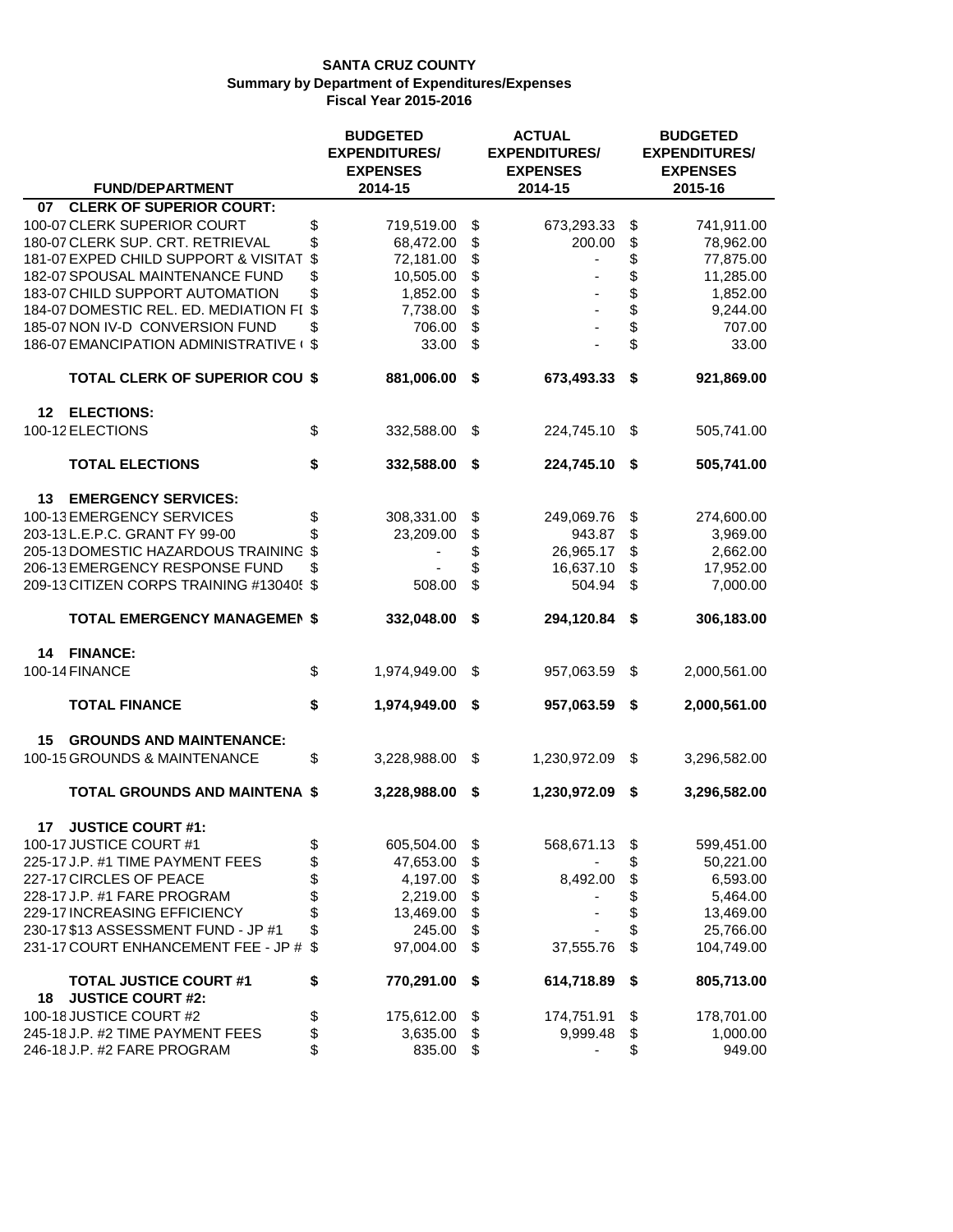| <b>FUND/DEPARTMENT</b>                                                     |                           | <b>BUDGETED</b><br><b>EXPENDITURES/</b><br><b>EXPENSES</b><br>2014-15 |          | <b>ACTUAL</b><br><b>EXPENDITURES/</b><br><b>EXPENSES</b><br>2014-15 |          | <b>BUDGETED</b><br><b>EXPENDITURES/</b><br><b>EXPENSES</b><br>2015-16 |
|----------------------------------------------------------------------------|---------------------------|-----------------------------------------------------------------------|----------|---------------------------------------------------------------------|----------|-----------------------------------------------------------------------|
| <b>JUSTICE COURT #2:</b><br>18                                             |                           |                                                                       |          |                                                                     |          |                                                                       |
| 247-18 \$13 ASSESSMENT FUND - JP #2<br>248-18 COURT ENHANCEMENT FEE - JP # | \$<br>\$                  | 2,609.00<br>21,552.00                                                 | \$<br>\$ |                                                                     | \$<br>\$ | 5,286.00<br>31,005.00                                                 |
|                                                                            |                           |                                                                       |          |                                                                     |          |                                                                       |
| <b>TOTAL JUSTICE COURT #2</b>                                              | \$                        | 204,243.00                                                            | \$       | 184,751.39                                                          | \$       | 216,941.00                                                            |
| 19<br><b>INFORMATION TECHNOLOGY:</b>                                       |                           |                                                                       |          |                                                                     |          |                                                                       |
| 100-19 INFORMATION TECHNOLOGY                                              | \$                        | 677,271.00                                                            | \$       | 658,530.16                                                          | \$       | 722,709.00                                                            |
| <b>TOTAL INFORMATION TECHNOLOI \$</b>                                      |                           | 677,271.00                                                            | \$       | 658,530.16                                                          | -S       | 722,709.00                                                            |
| <b>G.I.S:</b><br>20                                                        |                           |                                                                       |          |                                                                     |          |                                                                       |
| 100-20 G.I.S.                                                              | \$                        | 39,750.00                                                             | \$       | 3,079.34                                                            | \$       | 39,750.00                                                             |
| TOTAL G.I.S.                                                               | \$                        | 39,750.00                                                             | \$       | 3,079.34                                                            | S.       | 39,750.00                                                             |
| <b>BUILDING CODES:</b><br>23                                               |                           |                                                                       |          |                                                                     |          |                                                                       |
| 100-23 BUILDING CODES                                                      | \$                        | 212,558.00                                                            | \$       | 167,370.81                                                          | \$       | 261,350.00                                                            |
| <b>TOTAL BUILDING CODES</b>                                                | \$                        | 212,558.00                                                            | \$       | 167,370.81                                                          | \$       | 261,350.00                                                            |
| <b>PLANNING:</b><br>24                                                     |                           |                                                                       |          |                                                                     |          |                                                                       |
| 100-24 PLANNING & ZONING                                                   | \$                        | 382,140.00                                                            | \$       | 258,275.18                                                          | \$       | 393,139.00                                                            |
| 800-24 EPA WETLANDS PROTECTION DE\ \$                                      |                           |                                                                       | \$       |                                                                     | \$       | 5,050.00                                                              |
| <b>TOTAL PLANNING</b>                                                      | \$                        | 382,140.00                                                            | \$       | 258,275.18                                                          | \$       | 398,189.00                                                            |
| <b>RECORDER - ELECTION:</b><br>27                                          |                           |                                                                       |          |                                                                     |          |                                                                       |
| 100-27 RECORDER - ELECTION                                                 | \$                        | 262,172.00                                                            | \$       | 158,066.39                                                          | \$       | 239,283.00                                                            |
| 118-12 HAVA BLOCK GRANT                                                    | \$                        | 15,168.00                                                             | \$       |                                                                     | \$       | 15,172.00                                                             |
| <b>TOTAL RECORDER - ELECTION</b>                                           | \$                        | 277,340.00                                                            | \$       | 158,066.39                                                          | \$       | 254,455.00                                                            |
| <b>RECORDER:</b><br>28                                                     |                           |                                                                       |          |                                                                     |          |                                                                       |
| 100-28 RECORDER                                                            | \$                        | 240,312.00                                                            | \$       | 231,348.07                                                          | \$       | 276,577.00                                                            |
| 111-28 RECORDER RETRIEVAL CONVERS \$                                       |                           | 280,405.00                                                            | \$       | 15,460.84                                                           | \$       | 291,252.00                                                            |
| <b>TOTAL RECORDER</b>                                                      | \$                        | 520,717.00                                                            | \$       | 246,808.91                                                          | \$       | 567,829.00                                                            |
| <b>SUPERIOR COURT:</b><br>29                                               |                           |                                                                       |          |                                                                     |          |                                                                       |
| 100-29 SUPERIOR COURT                                                      | \$                        | 1,128,221.00                                                          | \$       | 1,080,092.02                                                        | \$       | 1,312,161.00                                                          |
| 250-29 CASA PROGRAM FUND                                                   | \$                        | 47,585.00                                                             | \$       | 43,166.88                                                           | \$       | 41,392.00                                                             |
| 251-29 MODEL COURT                                                         | \$                        | 12,787.00                                                             | \$       | 15,126.00                                                           | \$       | 12,787.00                                                             |
| 252-29 D.E.S. IV-D                                                         | \$                        | 81,569.00                                                             | \$       | 81,375.86                                                           | \$       | 81,569.00                                                             |
| 254-29 COMMUNITY ADVISORY BOARD                                            | \$                        | 23.00                                                                 | \$       |                                                                     | \$       | 23.00                                                                 |
| 255-29 TRAFFIC CASE PROCESSING FUNI                                        | $\boldsymbol{\mathsf{S}}$ | 25,188.00                                                             | \$       |                                                                     | \$       | 188.00                                                                |
| 256-29 FTG-INDIGENT DEFENSE                                                | \$                        | 1,525.00                                                              | \$       |                                                                     | \$       | 25.00                                                                 |
| 257-29 LAW LIBRARY                                                         |                           | 65,579.00                                                             | \$       | 25,424.86                                                           | \$       | 65,839.00                                                             |
| 258-29 DOMESTIC REL. ED. CHILD ISSUES                                      | \$                        | 4,000.00                                                              | \$       | 3,630.00                                                            | \$       | 3,500.00                                                              |
| 259-29 FILL THE GAP (5%)<br>260-29 SUPERIOR COURT FILL THE GAP             | \$                        | 75,358.00                                                             | \$       | 417.67                                                              | \$       | 78,268.00                                                             |
| 261-295% FILL THE GAP INDIGENT DEFEI \$                                    | \$                        | 500,056.00<br>247,321.00                                              | \$<br>\$ | 981.60                                                              | \$<br>\$ | 548,123.00<br>271,295.00                                              |
|                                                                            |                           |                                                                       |          |                                                                     |          |                                                                       |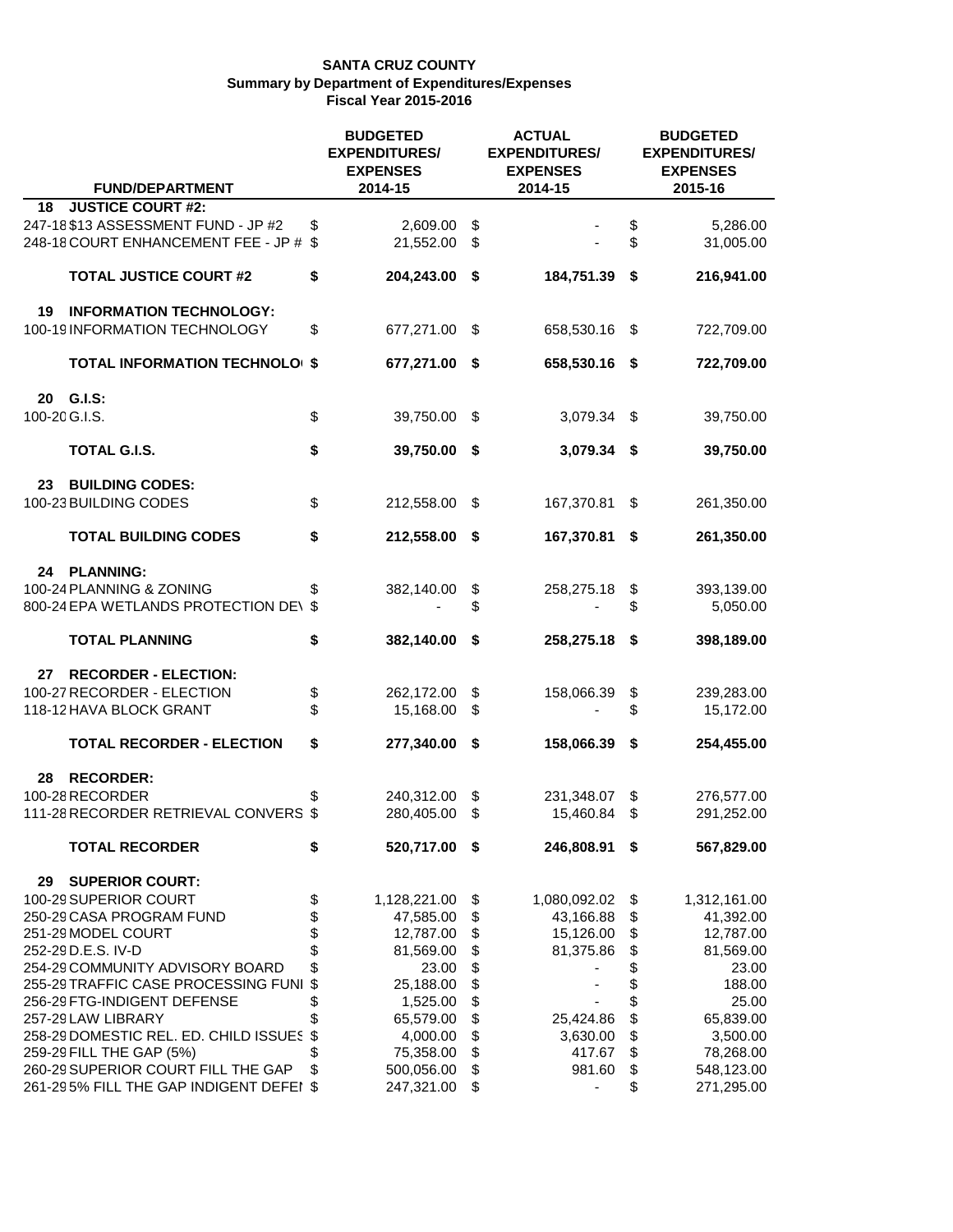|                                                            |          | <b>BUDGETED</b><br><b>EXPENDITURES/</b><br><b>EXPENSES</b> |          | <b>ACTUAL</b><br><b>EXPENDITURES/</b><br><b>EXPENSES</b> |          | <b>BUDGETED</b><br><b>EXPENDITURES/</b><br><b>EXPENSES</b><br>2015-16 |
|------------------------------------------------------------|----------|------------------------------------------------------------|----------|----------------------------------------------------------|----------|-----------------------------------------------------------------------|
| <b>FUND/DEPARTMENT</b>                                     |          | 2014-15                                                    |          | 2014-15                                                  |          |                                                                       |
| <b>SUPERIOR COURT:</b><br>29<br>262-29 J.C.E.F. COURT FEES |          |                                                            |          |                                                          |          |                                                                       |
| 263-29 FARE PROGRAM                                        | \$<br>\$ | 151,375.00<br>462.00                                       | \$<br>\$ | 17,195.14                                                | \$<br>\$ | 146,449.00<br>567.00                                                  |
| 264-29 STATE - FILL THE GAP                                | \$       | 15,000.00                                                  | \$       | 14,447.00                                                | \$       | 15,000.00                                                             |
|                                                            |          |                                                            |          |                                                          |          |                                                                       |
| <b>TOTAL SUPERIOR COURT</b>                                | \$       | 2,356,049.00                                               | \$       | 1,281,857.03                                             | \$       | 2,577,186.00                                                          |
| 31<br><b>TREASURER:</b>                                    |          |                                                            |          |                                                          |          |                                                                       |
| 100-31 TREASURER                                           | \$       | 497,675.00                                                 | \$       | 456,599.08                                               | \$       | 531,824.00                                                            |
| 112-31 TAXPAYER INFORMATION                                | \$       | 43,544.00                                                  | \$       |                                                          | \$       | 54,920.00                                                             |
| <b>TOTAL TREASURER</b>                                     | \$       | 541,219.00                                                 | \$       | 456,599.08                                               | \$       | 586,744.00                                                            |
| <b>PROBATION:</b><br>32                                    |          |                                                            |          |                                                          |          |                                                                       |
| 273-32 JUVENILE INTENSIVE PROBATION                        | \$       | 251,882.00                                                 | \$       | 198,308.89                                               | \$       | 197,712.00                                                            |
| 274-32 JCEF JIPS SUPPLEMENTAL                              | \$       |                                                            | \$       | 1.77                                                     | \$       |                                                                       |
| 275-32 PIC ACT                                             | \$       | 297,568.00                                                 | \$       | 259,987.48                                               |          | 271,152.00                                                            |
| 276-32 STATE AID                                           | \$       | 178,158.00                                                 | \$       | 160,952.46                                               | \$       | 174,765.00                                                            |
| 278-32 DIVERSION CONSEQUENCES                              |          | 3,750.00                                                   | \$       | 3,594.87                                                 | \$       | 8,454.00                                                              |
| 279-32 JUVENILE TREATMENT SERVICES                         | \$       | 176,235.00                                                 | \$       | 181,004.14                                               | \$       | 178,450.00                                                            |
| 280-32 FAMILY COUNSELING                                   |          | 27,652.00                                                  | \$       | 9,741.92                                                 | \$       | 28,899.00                                                             |
| 281-32 JUVENILE DIVERSION FEES                             |          | 86,550.00                                                  | \$       |                                                          |          | 91,207.00                                                             |
| 282-32 JUVENILE PROBATION FEES                             |          | 130,780.00                                                 | \$       | 639.40                                                   | \$       | 133,115.00                                                            |
| 283-32 JUV PARENTAL ASSMNT EXTRA FE                        | -\$      | 19,460.00                                                  | \$       |                                                          | \$       | 20,076.00                                                             |
| 287-32 JAIBG JUV                                           |          | 209.00                                                     | \$       |                                                          | \$       | 209.00                                                                |
| 288-32 JAIBG #2                                            |          | 387.00                                                     | \$       |                                                          | \$       | 387.00                                                                |
| 289-32 JUV DIVERSION SVC FEES - OVER                       | \$       | 5,782.00                                                   | \$       |                                                          | \$       | 6,898.00                                                              |
| <b>TOTAL PROBATION</b>                                     | \$       | 1,178,413.00                                               | \$       | 814,230.93                                               | \$       | 1,111,324.00                                                          |
| <b>ADULT PROBATION:</b><br>35                              |          |                                                            |          |                                                          |          |                                                                       |
| 100-35 ADULT PROBATION                                     | \$       | 515,285.00                                                 | \$       | 471,815.51                                               | \$       | 548,134.00                                                            |
| 300-32 COMMUNITY PUNISHMENT PROG.                          | \$       | 136,441.00                                                 | \$       | 83,886.13                                                | \$       | 124,356.00                                                            |
| 301-32 STATE AID ENHANCEMENT                               |          | 332,030.00                                                 | \$       | 343,420.43                                               | \$       | 315,888.00                                                            |
| 303-32 DRUG TREATMENT & EDUCATION                          | \$       | 22,123.00                                                  | \$       | 18,385.02                                                | \$       | 20,494.00                                                             |
| 305-32 VICTIM RIGHTS-PROBATION                             | \$       | 22,924.00                                                  | \$       | 19,022.68                                                | \$       | 20,383.00                                                             |
| 306-32 ADULT PROBATION DRUG TESTIN(\$                      |          | 21,170.00                                                  | \$       |                                                          | \$       | 20,870.00                                                             |
| 307-32 PROB FEES INTERSTATE COMP 30 \$                     |          | 8,929.00                                                   | \$       | 69.49                                                    | \$       | 9,932.00                                                              |
| 308-32 ADULT PROBATION FEES                                | \$       | 350,130.00                                                 | \$       | 56,656.00                                                | \$       | 416,866.00                                                            |
| 309-32 ADULT PROBATION EXTRA FEES                          | \$       | 113,474.00                                                 | \$       |                                                          | \$       | 114,666.00                                                            |
| 310-32 ADULT INTENSIVE PROBATION                           | \$       | 324,591.00                                                 | \$       | 347,177.53                                               | \$       | 310,561.00                                                            |
| 312-32 PROBATION PAROLE SERVICES                           | \$       | 54,616.00                                                  | \$       | 975.48                                                   | \$       | 53,816.00                                                             |
| 313-32 GLOBAL POSITIONING SYSTEM                           | \$       | 1,192.00                                                   | \$       | 1,070.99                                                 | \$       | 1,301.00                                                              |
| <b>TOTAL ADULT PROBATION</b>                               | \$       | 1,902,905.00                                               | \$       | 1,342,479.26                                             | \$       | 1,957,267.00                                                          |
| <b>JUVENILE DETENTION:</b><br>37                           |          |                                                            |          |                                                          |          |                                                                       |
| 325-37 JAIL DISTRICT                                       | \$       | 2,038,657.00                                               | \$       | 2,075,339.68                                             | \$       | 2,135,979.00                                                          |
| 442-37 JAIL DISTRICT CONSTRUCTION                          | \$       | 27,653.70                                                  | \$       | 420.00                                                   | \$       | 60,517.00                                                             |
| <b>TOTAL JUVENILE DETENTION</b>                            | \$       | 2,066,310.70                                               | -\$      | 2,075,759.68                                             | -\$      | 2,196,496.00                                                          |
| <b>CONSTABLE #1:</b><br>38                                 |          |                                                            |          |                                                          |          |                                                                       |
| 100-38 CONSTABLE #1                                        | \$       | 73,521.00 \$                                               |          | 71,863.52 \$                                             |          | 78,397.00                                                             |
| <b>TOTAL CONSTABLE #1</b>                                  | \$       | 73,521.00 \$                                               |          | 71,863.52 \$                                             |          | 78,397.00                                                             |
|                                                            |          |                                                            |          |                                                          |          |                                                                       |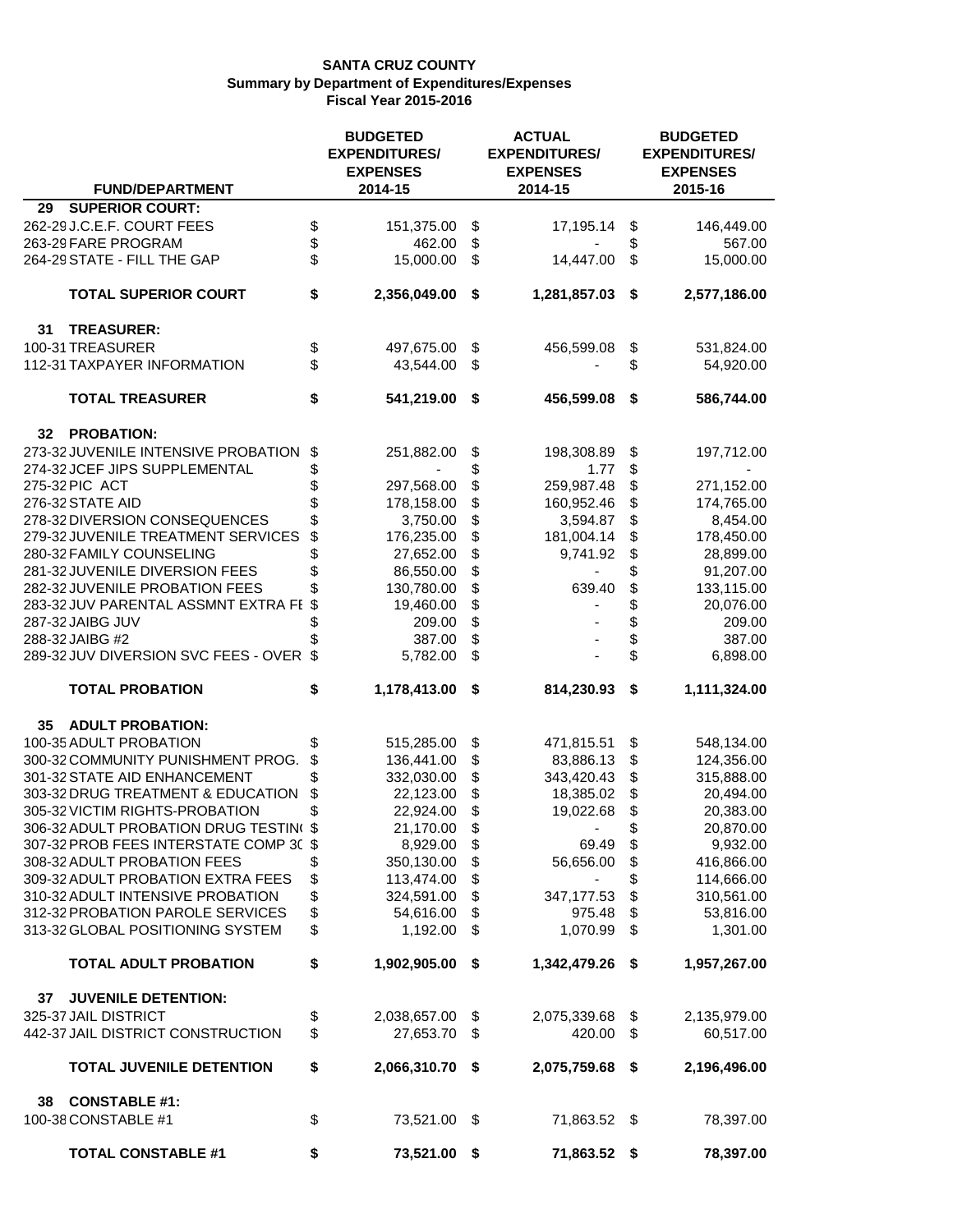| <b>FUND/DEPARTMENT</b>                  | <b>BUDGETED</b><br><b>EXPENDITURES/</b><br><b>EXPENSES</b><br>2014-15 | <b>ACTUAL</b><br><b>EXPENDITURES/</b><br><b>EXPENSES</b><br>2014-15 |      | <b>BUDGETED</b><br><b>EXPENDITURES/</b><br><b>EXPENSES</b><br>2015-16 |
|-----------------------------------------|-----------------------------------------------------------------------|---------------------------------------------------------------------|------|-----------------------------------------------------------------------|
| <b>SHERIFF:</b><br>39                   |                                                                       |                                                                     |      |                                                                       |
| 100-39 SHERIFF                          | \$<br>3,762,131.00                                                    | \$<br>3,553,353.36                                                  | \$   | 3,828,041.00                                                          |
| 134-39 ANTI-RACKETEERING                | \$<br>174,014.00                                                      | \$<br>73,599.13                                                     | \$   |                                                                       |
| 325-39 JAIL DISTRICT                    | \$<br>4,727,813.00                                                    | \$<br>5,204,991.78                                                  | \$   | 5,705,613.00                                                          |
| 327-39 SHERIFF A.C.J.C.                 | \$                                                                    | \$<br>143,385.70                                                    | \$   | 169,526.00                                                            |
| 329-39 COMMISSARY FUND                  | 228,219.00                                                            | \$<br>150,927.29                                                    | \$   | 117,553.00                                                            |
| 330-39 JAIL ENHANCEMENT                 | 415,139.00                                                            | \$<br>188,864.31                                                    | \$   | 404,352.00                                                            |
| 331-39 GOHS DUI GRANT                   |                                                                       | \$<br>26,150.00                                                     | \$   |                                                                       |
| 332-39 VICTIM BILL OF RIGHTS            |                                                                       | 10,100.00                                                           | \$   | 10,101.00                                                             |
| 337-39 DOJ BULLETPROOF VEST             |                                                                       | 9,480.69                                                            | \$   |                                                                       |
| 338-39 AATA LAW ENFORCEMENT GRANT       | 625.00                                                                | \$                                                                  | \$   | 625.00                                                                |
| 342-39 PROGRAM INCOME-METRO             | 25,000.00                                                             | \$<br>1,669.77                                                      | \$   | 37,893.00                                                             |
| 344-39 ANTI-METH INITIATIVE             | 64.00                                                                 | \$                                                                  | \$   | 64.00                                                                 |
| 346-39 ACJC/JAG UNDER \$10,000          | 1,476.00                                                              | \$                                                                  |      | 1,476.00                                                              |
| 351-39 FEDERAL PROGRAM INCOME - MT      | 656.00                                                                | \$<br>14,012.97                                                     | \$   | 17,126.00                                                             |
| 352-39 BORDER SECURITY ENHANCEMEN       | \$                                                                    | \$                                                                  |      | 72.00                                                                 |
| 353-39 OFFICER SAFETY EQUIPMENT - SC \$ | 20,511.00                                                             | \$                                                                  |      | 28,390.00                                                             |
| 354-39 ICE GRANT                        | 341,257.00                                                            | \$<br>311,272.77                                                    | \$   | 317,852.00                                                            |
| 355-39 OPERATION STONE GARDEN #999      |                                                                       | \$<br>1,410.77                                                      | \$   |                                                                       |
| 357-39 TOHONO O'ODHAM                   | 29,352.00                                                             | \$<br>29,345.00                                                     | \$   | 10.00                                                                 |
| 358-39 OPERATION STONEGARDEN #1304 \$   | 428,100.00                                                            | \$<br>232,550.44                                                    | \$   |                                                                       |
| 359-39 OPERATION STONEGARDEN #1404      | \$                                                                    | \$<br>155,119.05                                                    | \$   | 554,768.00                                                            |
| 442-39 JAIL DISTRICT CONSTRUCTION       | \$<br>64,525.30                                                       | \$<br>980.00                                                        | \$   | 141,205.40                                                            |
| <b>TOTAL SHERIFF</b>                    | \$<br>10,218,882.30                                                   | \$<br>10,107,213.03                                                 | \$   | 11,334,667.40                                                         |
| <b>ROAD:</b><br>43                      |                                                                       |                                                                     |      |                                                                       |
| 105-43 ROAD FUND                        | 6,267,388.00                                                          | \$<br>6,219,287.16                                                  | \$   | 5,984,147.00                                                          |
| 106-43 ADOT HOUSE BILL 2565             | 2,327.00                                                              | \$                                                                  | \$   | 2,327.00                                                              |
| 107-43 PALO PARADO RAILROAD IMPROV      | \$<br>553.00                                                          | \$                                                                  |      |                                                                       |
| 451-43 RIO RICO ROAD IMPROVEMENT - C \$ | 380,341.00                                                            | \$<br>336,598.80                                                    | \$   | 40,000.00                                                             |
| <b>TOTAL ROAD</b>                       | \$<br>6,650,609.00                                                    | \$<br>6,555,885.96                                                  | -\$  | 6,026,474.00                                                          |
| <b>CONSTABLE #2:</b><br>44              |                                                                       |                                                                     |      |                                                                       |
| 100-44 CONSTABLE #2                     | \$<br>30,027.00                                                       | \$<br>27,165.69                                                     | - \$ | 30,614.00                                                             |
| <b>TOTAL CONSTABLE #2</b>               | \$<br>30,027.00 \$                                                    | 27,165.69 \$                                                        |      | 30,614.00                                                             |
| 45 OTHER AGENCIES:                      |                                                                       |                                                                     |      |                                                                       |
| 134-45 ANTI-RACKETEERING                | \$<br>60,000.00 \$                                                    | 109,550.38 \$                                                       |      |                                                                       |
| 950-45 FIRE DISTRICTS                   | \$<br>323,844.00 \$                                                   | 323,844.00                                                          | - \$ | 317,371.00                                                            |
| <b>TOTAL OTHER AGENCIES</b>             | \$<br>383,844.00                                                      | \$<br>433,394.38 \$                                                 |      | 317,371.00                                                            |
| <b>NOGALES POLICE DEPARTMENT</b><br>46  |                                                                       |                                                                     |      |                                                                       |
| 134-46 ANTI-RACKETEERING                | \$<br>137,500.00                                                      | \$<br>176,363.41                                                    | - \$ |                                                                       |
| <b>TOTAL NOGALES POLICE DEPAR1 \$</b>   | 137,500.00 \$                                                         | 176,363.41 \$                                                       |      |                                                                       |
| <b>ENVIRONMENTAL HEALTH:</b><br>52      |                                                                       |                                                                     |      |                                                                       |
| 325-52 JAIL DISTRICT                    | \$<br>227,043.00                                                      | \$<br>298,954.44 \$                                                 |      | 285,246.00                                                            |
| 370-52 HEALTH SERVICE FUND              | \$<br>359,344.00                                                      | \$<br>241,349.45                                                    | \$   | 347,469.00                                                            |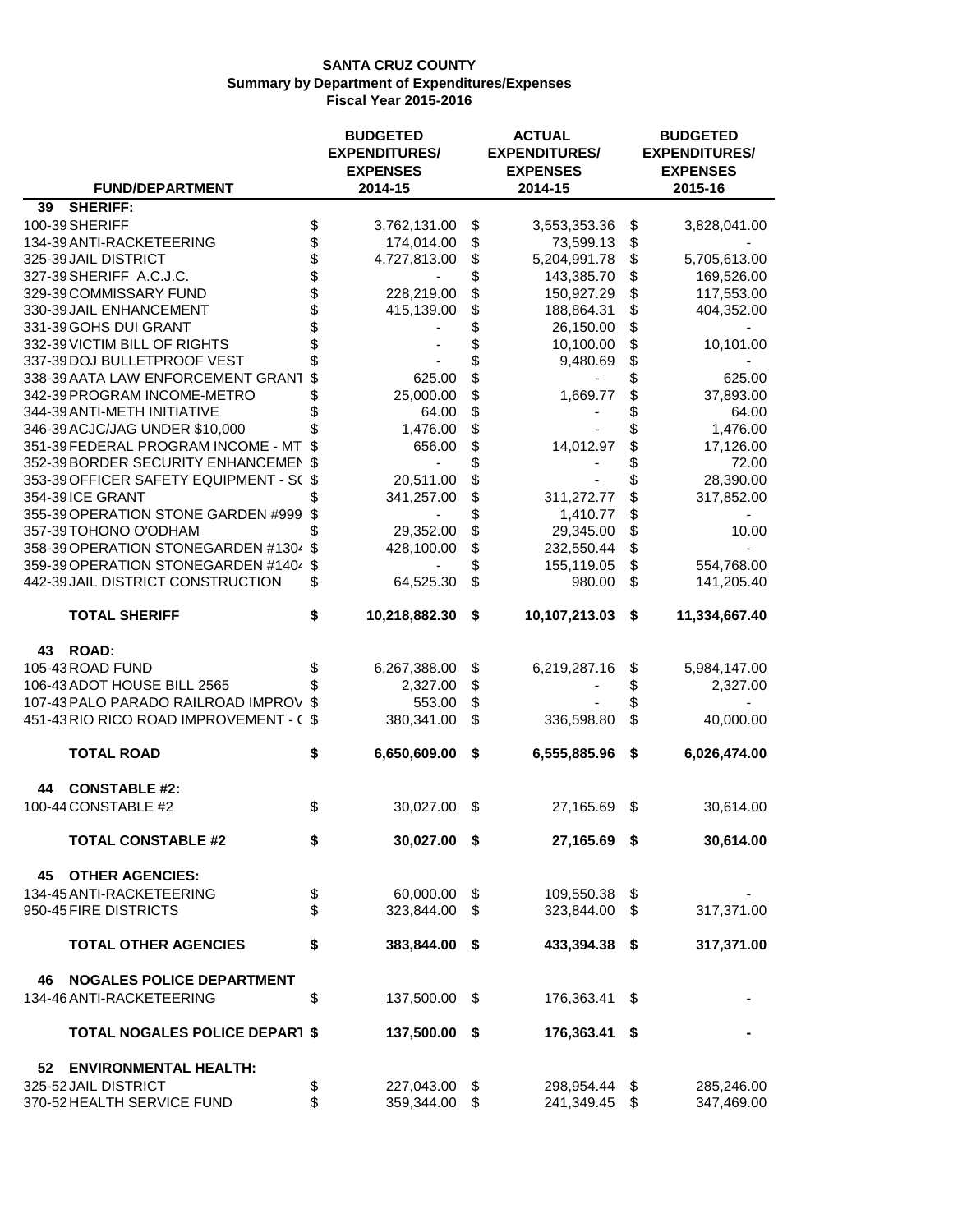|    |                                         | <b>BUDGETED</b><br><b>EXPENDITURES/</b> |              |    | <b>ACTUAL</b><br><b>EXPENDITURES/</b><br><b>EXPENSES</b> | <b>BUDGETED</b><br><b>EXPENDITURES/</b><br><b>EXPENSES</b> |              |  |  |
|----|-----------------------------------------|-----------------------------------------|--------------|----|----------------------------------------------------------|------------------------------------------------------------|--------------|--|--|
|    | <b>FUND/DEPARTMENT</b>                  |                                         | 2014-15      |    | 2014-15                                                  |                                                            | 2015-16      |  |  |
| 52 | <b>ENVIRONMENTAL HEALTH:</b>            |                                         |              |    |                                                          |                                                            |              |  |  |
|    | 377-52 BIO TERRORISM GRANT              | \$                                      | 197,490.00   | \$ | 154,071.38                                               | \$                                                         | 204,773.00   |  |  |
|    | 379-52 T.B. CONTROL                     | \$                                      | 66,200.00    | \$ | 61,260.00                                                | \$                                                         | 70,200.00    |  |  |
|    | 381-52 EBOLA AWARD                      | \$                                      |              | \$ |                                                          | \$                                                         | 26,673.00    |  |  |
|    | 383-52 IMMUNIZATION PROGRAM             | \$                                      |              | \$ | 248,372.00                                               | \$                                                         |              |  |  |
|    | 386-52 MEDICAL RESERVE CORP             | \$                                      | 22,057.00    | \$ | 711.06                                                   | \$                                                         | 24,347.00    |  |  |
|    | <b>TOTAL ENVIRONMENTAL HEALTH \$</b>    |                                         | 872,134.00   | \$ | 1,004,718.33                                             | - \$                                                       | 958,708.00   |  |  |
| 55 | <b>ANIMAL CONTROL:</b>                  |                                         |              |    |                                                          |                                                            |              |  |  |
|    | 600-55 ANIMAL CONTROL                   | \$                                      | 489,608.00   | \$ | 647,511.46                                               | \$                                                         | 507,987.00   |  |  |
|    | 601-55 ANIMAL CONTROL STERILIZATION     | S                                       | 36,125.00    | \$ | 2,720.10                                                 | \$                                                         | 43,413.00    |  |  |
|    | 602-55 OFFICER SAFETY EQUIPMENT - AC \$ |                                         | 1,778.00     | \$ |                                                          | \$                                                         | 2,410.00     |  |  |
|    | <b>TOTAL ANIMAL CONTROL</b>             | \$                                      | 527,511.00   | \$ | 650,231.56                                               | \$                                                         | 553,810.00   |  |  |
| 61 | <b>PUBLIC FIDUCIARY:</b>                |                                         |              |    |                                                          |                                                            |              |  |  |
|    | 100-61 PUBLIC FIDUCIARY                 | \$                                      | 3,225,149.00 | \$ | 2,898,674.84                                             | \$                                                         | 3,238,255.00 |  |  |
|    | 615-61 CASE MANAGEMENT                  | \$                                      | 171,571.00   | \$ | 76,922.63                                                | \$                                                         | 157,375.00   |  |  |
|    | <b>TOTAL PUBLIC FIDUCIARY</b>           | \$                                      | 3,396,720.00 | \$ | 2,975,597.47 \$                                          |                                                            | 3,395,630.00 |  |  |
| 63 | <b>CENTRAL PERMITS:</b>                 |                                         |              |    |                                                          |                                                            |              |  |  |
|    | 100-63 CENTRAL PERMITS                  | \$                                      | 164,506.00   | \$ | 34,238.68                                                | -\$                                                        | 160,065.00   |  |  |
|    | <b>TOTAL CENTRAL PERMITS</b>            | \$                                      | 164,506.00   | \$ | 34,238.68 \$                                             |                                                            | 160,065.00   |  |  |
| 70 | <b>LANDFILL:</b>                        |                                         |              |    |                                                          |                                                            |              |  |  |
|    | 500-70 LANDFILL                         | \$                                      | 1,075,138.00 | \$ | 1,357,873.72                                             | \$                                                         | 1,542,652.00 |  |  |
|    | 501-70 LANDFILL RESERVE                 | \$                                      | 1,859,942.00 | \$ | 582,283.96                                               | \$                                                         | 1,824,973.00 |  |  |
|    | 502-70 TOHONO O'ODHAM                   |                                         | 77,086.00    | \$ |                                                          | \$                                                         |              |  |  |
|    | 625-70 WASTE TIRE (ADEQ)                | \$                                      | 128,509.00   | \$ | 63,706.58                                                | \$                                                         | 151,998.00   |  |  |
|    | 626-70 SELF HHW/ABOP SITE               | \$                                      | 6,149.00     | \$ |                                                          | \$                                                         | 6,149.00     |  |  |
|    | <b>TOTAL LANDFILL</b>                   | \$                                      | 3,146,824.00 | \$ | 2,003,864.26                                             | \$                                                         | 3,525,772.00 |  |  |
| 83 | <b>RECREATION:</b>                      |                                         |              |    |                                                          |                                                            |              |  |  |
|    | 100-83 RECREATION                       | \$                                      | 401,686.00   | S. | 434,809.64 \$                                            |                                                            | 398,828.00   |  |  |
|    | <b>TOTAL RECREATION</b>                 | \$                                      | 401,686.00   | \$ | 434,809.64 \$                                            |                                                            | 398,828.00   |  |  |
| 84 | <b>FLOOD DISTRICT:</b>                  |                                         |              |    |                                                          |                                                            |              |  |  |
|    | 453-84 CDBG - GORRION COURT             | \$                                      |              | \$ | $(2,099.40)$ \$                                          |                                                            | 2,099.00     |  |  |
|    | 650-84 FLOOD CONTROL DISTRICT           | \$                                      | 2,761,850.00 | \$ | 1,533,880.02                                             | \$                                                         | 2,886,034.00 |  |  |
|    | 651-84 FLOOD RESERVE                    | \$                                      | 4,153,207.00 | \$ | 772,372.79                                               | \$                                                         | 4,420,821.00 |  |  |
|    | <b>TOTAL FLOOD DISTRICT</b>             | \$                                      | 6,915,057.00 | \$ | 2,304,153.41                                             | \$                                                         | 7,308,954.00 |  |  |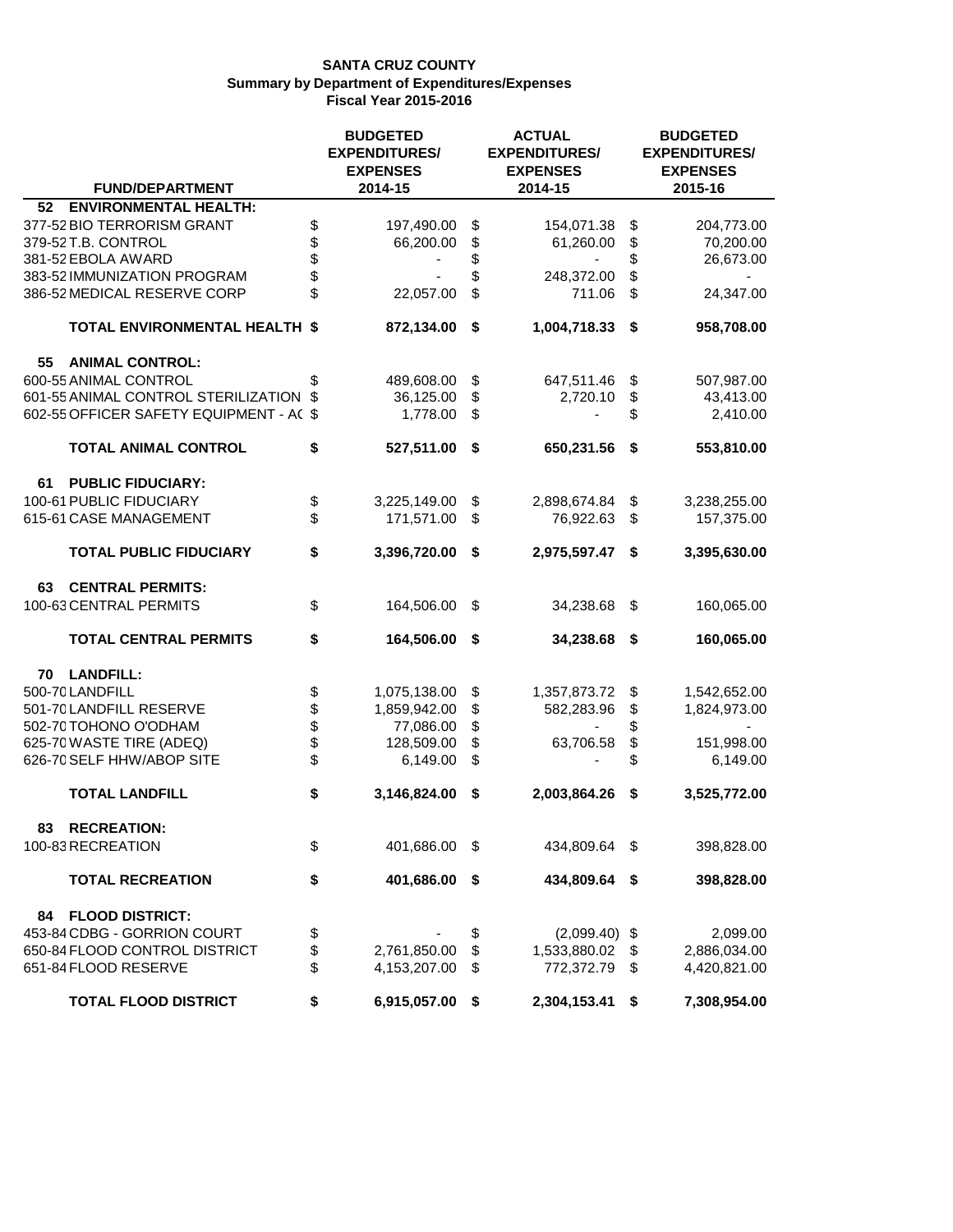|                                      | <b>BUDGETED</b><br><b>EXPENDITURES/</b> | <b>ACTUAL</b><br><b>EXPENDITURES/</b> | <b>BUDGETED</b><br><b>EXPENDITURES/</b> |
|--------------------------------------|-----------------------------------------|---------------------------------------|-----------------------------------------|
|                                      | <b>EXPENSES</b>                         | <b>EXPENSES</b>                       | <b>EXPENSES</b>                         |
| <b>FUND/DEPARTMENT</b>               | 2014-15                                 | 2014-15                               | 2015-16                                 |
| <b>SCHOOL SUPERINTENDENT:</b><br>91  |                                         |                                       |                                         |
| 100-91 SCHOOL SUPERINTENDENT         | \$<br>367,472.00                        | \$<br>320,241.74                      | \$<br>371,049.00                        |
| 676-91 SCHOOL FOREST FEES            | \$<br>1,113,566.00                      | \$<br>618,097.61                      | \$<br>1,006,870.00                      |
| 677-91 EARLY LEARNING                | 21,867.00                               | \$<br>6,355.02                        | \$<br>13,731.00                         |
| 679-91 READING FIRST, TECH ASSISTANT | \$<br>7,688.00                          | \$<br>7,687.73                        | \$                                      |
| 680-91 CAROL M. WHITE PHYSICAL ED    | \$<br>811,619.00                        | \$<br>729,873.53                      | \$<br>153,208.00                        |
| 683-91 JUVENILE EDUCATION            | 89,529.00                               | \$<br>84,199.51                       | \$<br>75,848.00                         |
| 685-91 TITLE II-A                    | 12,241.00                               | \$<br>5,944.10                        | \$<br>12,045.00                         |
| 686-91 TITLE II-D                    | 20,000.00                               | \$<br>23,382.52                       | \$<br>12,661.00                         |
| 689-91 PART B IDEA BASIC             | 34,500.00                               | \$<br>28,020.94                       | \$<br>36,497.00                         |
| 690-91 CHEMICAL ABUSE                | 10,519.00                               | \$                                    | \$                                      |
| 691-91 COUNTY JAIL EDUCATION PROGR.  | 104,287.00                              | \$<br>42,208.21                       | \$<br>87,111.00                         |
| 699-91 SPECIAL SERVICES 15-365       | 403,328.00                              | \$<br>39,878.42                       | \$<br>412,186.00                        |
| 701-911ST CENT COM. LEARNING         | 2,460.00                                | \$<br>1,978.93                        | \$<br>481.00                            |
| 704-91 IDEA BASIC JUVENILE SECURE CA | 9,291.00                                | \$<br>7,886.51                        | \$<br>10,520.00                         |
| 706-91 TAYLOR GRAZING FEES           | 1,873.00                                | \$<br>770.25                          | \$<br>3,365.00                          |
| 707-91 STATE CHEMICAL ABUSE          | 30.00                                   | \$                                    | \$<br>30.00                             |
| 711-91 IDEA BASIC ADULT SECURE CARE  | 7,861.00                                | \$<br>9,537.54                        | \$                                      |
| 712-91 JUVENILE DETENTION LEARN      | 3,500.00                                | \$<br>3,500.00                        | \$<br>3,500.00                          |
| 713-91 ESA PROFESSIONAL DEVELOP PR   | \$<br>5,519.00                          | \$                                    | \$<br>5,519.00                          |
| 716-91 TEAM ANONYMOUS                | 3,590.00                                | \$<br>6,134.89                        | \$<br>2,093.00                          |
| 717-91 ADOLESCENT WELLNESS NETWO     | \$<br>9,709.00                          | \$<br>9,760.00                        | \$<br>20,111.00                         |
| 718-91 DISTRICT #99 - INSURANCE FUND | 10,169.00                               |                                       |                                         |
|                                      | \$                                      | \$                                    | \$<br>10,172.00                         |
| 719-91 YOUTH CAREER CONNECT GRANT    |                                         | \$<br>330,529.42                      | \$<br>398,988.00                        |
| 951-91 INDIRECT COSTS                | 150,338.00                              | \$<br>144,079.05                      | \$<br>69,411.00                         |
| 953-91 SCC CONSORTIUM DUES           | 247.00                                  | \$                                    | \$<br>2,087.00                          |
| <b>TOTAL SCHOOL SUPERINTENDEN \$</b> | 3,201,203.00                            | \$<br>2,420,065.92 \$                 | 2,707,483.00                            |
| WIA:<br>95                           |                                         |                                       |                                         |
| 490-95 CDBG PROJECTS                 | 59,634.00                               | \$                                    | \$<br>59,634.00                         |
| 727-95 W.I.A. YOUTH IN SCHOOL        | 204,123.00                              | \$<br>107,355.08                      | \$<br>167,096.00                        |
| 728-95 W.I.A. YOUTH OUT OF SCHOOL    | 87,481.00                               | \$<br>44,422.87                       | \$<br>209,512.00                        |
| 731-95 LAND MANAGEMENT - WIA         | 10,665.00                               | \$                                    | 10,665.00                               |
| 733-95 DEPT OF EDUC. RECREATION GRA  | 2,221.00                                | \$                                    | 2,221.00                                |
| 739-95 W.I.A. ADULT                  | 289,271.00                              | \$<br>128,225.95                      | \$<br>354,863.00                        |
| 740-95 W.I.A. DISLOCATED WORKER      | 347,508.00                              | \$<br>80,497.87                       | \$<br>455,775.00                        |
| 741-95 W.I.A. CARRYOVER              | \$<br>132,897.00                        | \$<br>49,786.68                       | \$<br>134,423.00                        |
| 743-95 WORK INCENTIVE GRANT          | 18,938.00                               | \$<br>13,498.52                       | \$                                      |
| 746-95 WIA RAPID RESPONSE            | \$<br>48,171.00                         | \$<br>260.73                          | \$<br>56,589.00                         |
| 747-95 ADULT EDUCATION               | \$<br>14,108.00                         | \$<br>10,310.04                       | \$<br>23,825.00                         |
| 750-95 ADULT EDUCATION - ELAA STATE  | \$                                      | \$                                    | \$<br>63,249.00                         |
| 751-95 ADULT EDUCATION - EL/CIVICS   | \$<br>148,174.00                        | \$<br>140,926.87                      | \$<br>84,925.00                         |
| 752-95 ADULT EDUCATION - ELAA STATE  | \$<br>38,150.00                         | \$<br>35,924.17                       | \$                                      |
| 753-95 ADULT EDUCATION - ABE/ASE STA | \$<br>29,462.00                         | \$<br>28,041.56                       | \$<br>20,681.00                         |
| 756-95 WIOA TABE 9-10                | \$                                      | \$                                    | \$<br>30,435.00                         |
| 759-95 WIOA POSTSECONDARY BRIDGE     | \$                                      | \$                                    | \$<br>17,244.00                         |
| <b>TOTAL WIA</b>                     | \$<br>1,430,803.00                      | \$<br>639,250.34                      | \$<br>1,691,137.00                      |
|                                      |                                         |                                       |                                         |
| TOTAL EXPENDITURES OF ALL DEPARTI \$ | 74,308,956.00                           | \$<br>48,657,160.00                   | \$<br>76,145,313.40                     |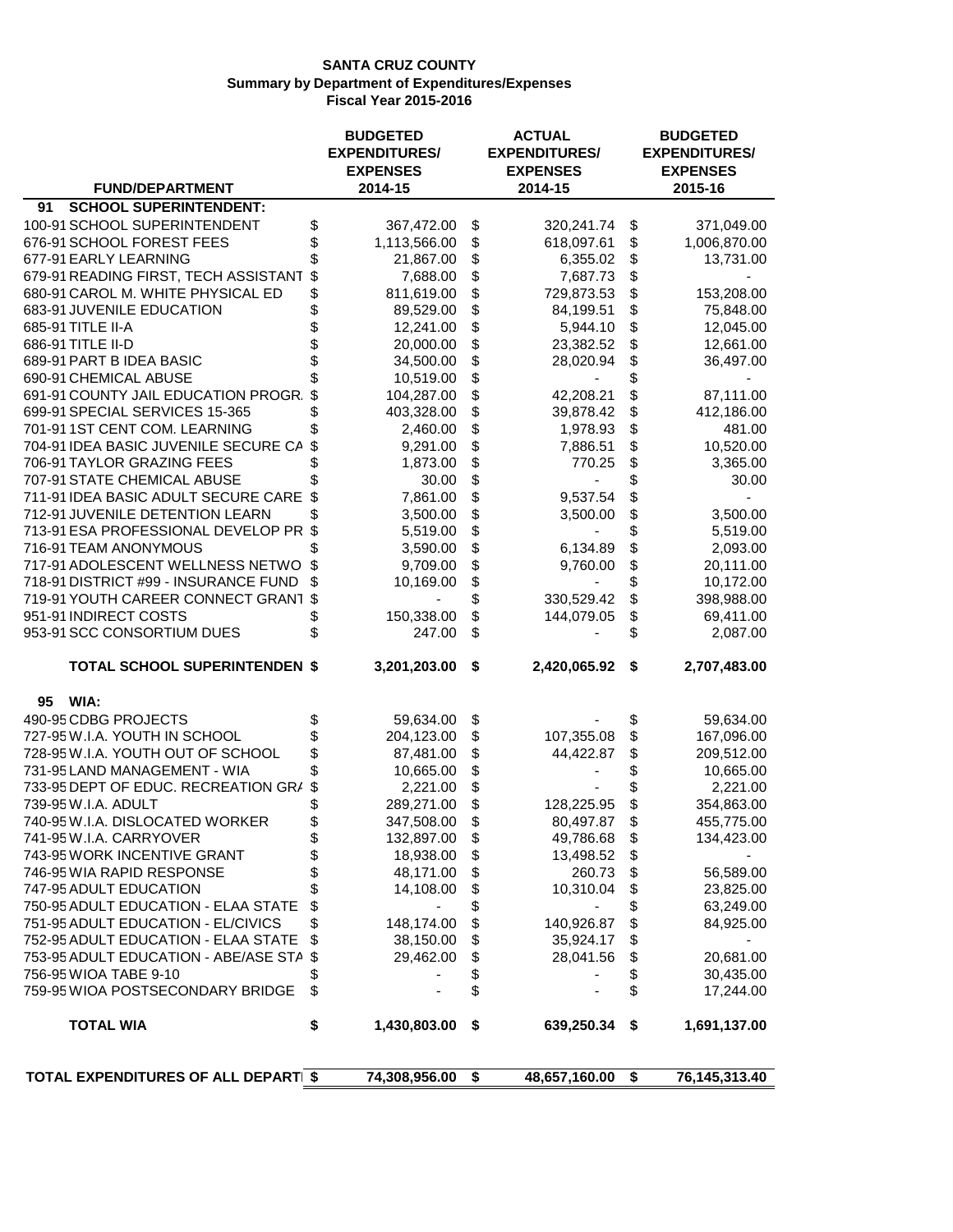#### **SANTA CRUZ COUNTY Full-Time Employees and Personnel Compensation Fiscal Year 2015-2016**

|                                   |                                       | <b>EMPLOYEE</b>                            |      |                                   |            |                                   |      |                                      | <b>TOTAL ESTIMATED</b>                  |
|-----------------------------------|---------------------------------------|--------------------------------------------|------|-----------------------------------|------------|-----------------------------------|------|--------------------------------------|-----------------------------------------|
|                                   | <b>FULL-TIME</b><br><b>EQUIVALENT</b> | <b>SALARIES AND</b><br><b>HOURLY COSTS</b> |      | <b>RETIREMENT</b><br><b>COSTS</b> |            | <b>HEALTHCARE</b><br><b>COSTS</b> |      | <b>OTHER BENEFIT</b><br><b>COSTS</b> | <b>PERSONNEL</b><br><b>COMPENSATION</b> |
| <b>FUND</b>                       | 2015-16                               | 2015-16                                    |      | 2015-16                           |            | 2015-16                           |      | 2015-16                              | 2015-16                                 |
| 100 GENERAL FUND:                 | 173                                   | \$<br>8,492,240.00 \$                      |      | $1,479,416.00$ \$                 |            | 1,469,168.00 \$                   |      | 934,667.00                           | \$<br>12,375,491.00                     |
|                                   |                                       |                                            |      |                                   |            |                                   |      |                                      |                                         |
| <b>SPECIAL REVENUE FUNDS:</b>     |                                       |                                            |      |                                   |            |                                   |      |                                      |                                         |
| 105 ROAD FUND                     | 20                                    | \$<br>905,381.00 \$                        |      | 100,671.00 \$                     |            | 191,086.00 \$                     |      | 100,723.00                           | \$<br>1,297,861.00                      |
| 125 PROSECUTION HIDTA (PIMA)      | 2.5                                   | \$<br>205,980.00                           | \$   | 23,627.00 \$                      |            | 32,409.00                         | -\$  | 17,030.00                            | \$<br>279,046.00                        |
| 127 VICTIM RIGHTS NOTIFICATION    | $\mathbf{1}$                          | \$<br>23,899.00                            | \$   | 2,742.00 \$                       |            | 5,736.00                          | - \$ | 1,863.00                             | \$<br>34,240.00                         |
| 128 BAD CHECK COLLECTION          | 0.5                                   | \$<br>18,637.00                            | - \$ | 2,137.00 \$                       |            | 2,817.00                          | - \$ | 1,452.00                             | \$<br>25,043.00                         |
| 132 FILL THE GAP (ATTORNEY)       | $\blacksquare$                        | \$<br>5,522.00                             | \$   |                                   | \$         |                                   | \$   | 430.00                               | \$<br>5,952.00                          |
| 134 ANTI-RACKETEERING             | 3                                     | 83,884.00                                  | \$   | 9,622.00                          | \$         | 22,789.00                         | \$   | 7,053.00                             | \$<br>123,348.00                        |
| 135 A.C.J.C. PROSECUTION #6       | 0.5                                   | \$<br>38,854.00                            | \$   | 4,457.00                          | - \$       | 2,755.00                          | \$   | 3,023.00                             | \$<br>49,089.00                         |
| 139 ATTORNEY'S ENHANCEMENT        | 2                                     | \$<br>106,974.00                           | \$   | 12,270.00                         | $^{\circ}$ | 13,716.00                         | \$   | 9,562.00                             | \$<br>142,522.00                        |
| 140 CRIME VICTIM ASSISTANCE       | 0.5                                   | 14,560.00                                  | \$   | 1,670.00 \$                       |            | 54.00                             | -\$  | 1,134.00                             | \$<br>17,418.00                         |
| 142 AUTO THEFT AUTHORITY          | $\mathbf{1}$                          | \$<br>30,555.00                            | \$   | 3,505.00                          | -\$        | 2,754.00                          | \$   | 2,377.00                             | \$<br>39,191.00                         |
| 148 DOMESTIC VIOLENCE STOP GRANT  | 3                                     | \$<br>141,048.00                           | -\$  | 16,178.00                         | - \$       | 14,282.00                         | \$   | 10,977.00                            | \$<br>182,485.00                        |
| 231 COURT ENHANCEMENT FEE - JP #1 |                                       | 24,523.00                                  | - \$ | 2,812.00                          | - \$       | 11,540.00                         | \$   | 1,910.00                             | \$<br>40,785.00                         |
| 250 CASA PROGRAM                  |                                       | \$<br>23,559.00                            | \$   | 4,700.00 \$                       |            | 1,215.00                          | \$   | 2,331.00                             | \$<br>31,805.00                         |
| 251 MODEL COURT                   |                                       | 9,916.00                                   | \$   | 1,138.00 \$                       |            | 751.00                            | - \$ | 981.00                               | \$<br>12,786.00                         |
| 252 D.E.S. IV-D                   | 0.5                                   | 62,745.00                                  | - \$ | 11,425.00                         | -\$        | 1,809.00                          | -\$  | 5,590.00                             | \$<br>81,569.00                         |
| 260 SUPERIOR COURT FILL THE GAP   | $\mathbf{1}$                          | \$<br>65,400.00                            | -\$  | 13,047.00                         | -\$        | 3,885.00                          | -\$  | 6,468.00                             | \$<br>88,800.00                         |
| 262 J.C.E.F. COURT FEES           |                                       | \$<br>17,001.00                            | \$   |                                   | \$         | 2,381.00                          | -\$  | 1,619.00                             | \$<br>21,001.00                         |
| 264 STATE-FILL THE GAP (FTG)      |                                       | \$<br>11,999.00                            | \$   | 1,376.00                          | \$         | 689.00                            | \$   | 935.00                               | \$<br>14,999.00                         |
| 273 JUVENILE INTENSIVE PROBATION  | 3.5                                   | \$<br>124,166.00                           | \$   | 14,242.00                         | \$         | 24,511.00                         | \$   | 9,672.00                             | \$<br>172,591.00                        |
| 275 PIC ACT                       | 4                                     | \$<br>180,279.00                           | \$   | 38,705.00                         | -\$        | 17,561.00                         | -\$  | 14,043.00                            | \$<br>250,588.00                        |
| 276 STATE AID                     | $\overline{2}$                        | \$<br>108,498.00                           | -\$  | 21,776.00 \$                      |            | 12,086.00                         | \$   | 8,452.00                             | \$<br>150,812.00                        |
| 279 JUVENILE TREATMENT SERVICES   | 3                                     | \$<br>122,281.00                           | - \$ | 25,031.00                         | - \$       | 13,367.00                         | \$   | 9,291.00                             | \$<br>169,970.00                        |
| 282 JUVENILE PROBATION FEES       |                                       | 40,001.00                                  | \$   | 7,980.00                          | $^{\circ}$ | 8,064.00                          | \$   | 3,956.00                             | \$<br>60,001.00                         |
| 301 STATE AID ENHANCEMENT         | 5                                     | \$<br>220,917.00                           | -\$  | 44,073.00                         | -\$        | 20,236.00                         | \$   | 21,848.00                            | \$<br>307,074.00                        |
| 305 VICTIM RIGHTS-PROBATION       |                                       | \$<br>14,001.00                            | \$   | 1,606.00                          | \$         | 2,096.00                          | - \$ | 1,091.00                             | \$<br>18,794.00                         |
| 308 ADULT PROBATION FEES          |                                       | \$<br>83,901.00                            | \$   | 15,541.00 \$                      |            | 9,761.00                          | - \$ | 8,298.00                             | \$<br>117,501.00                        |
| 310 ADULT INTENSIVE PROBATION     | 5                                     | \$<br>222,269.00                           | -\$  | 44,342.00                         | -\$        | 20,360.00                         | -\$  | 21,983.00                            | \$<br>308,954.00                        |
| 325 JAIL DISTRICT                 | 68.5                                  | \$<br>2,481,617.00                         | \$   | 398,231.00                        | -\$        | 535,169.00                        | \$   | 242,542.00                           | \$<br>3,657,559.00                      |
| 327 ACJC PROSECUTION (MTF)        | $\mathbf{1}$                          | \$<br>94,611.00                            | \$   | 30,137.00                         | $\sqrt{3}$ | 5,600.00                          | \$   | 8,750.00                             | \$<br>139,098.00                        |
| 332 VICTIM BILL OF RIGHTS         |                                       | 8,310.00                                   | \$   | 953.00                            | -\$        |                                   | \$   | 838.00                               | \$<br>10,101.00                         |
| 354 ICE GRANT                     | 6                                     | \$<br>196,186.00                           | \$   | 64,808.00                         | \$         | 38,631.00                         | \$   | 18,227.00                            | \$<br>317,852.00                        |
| 359 OPERATION STONEGARDEN #140425 |                                       | 350,000.00                                 | - \$ | 87,553.00                         | -\$        |                                   | S    | 35,315.00                            | 472,868.00                              |
| 370 HEALTH SERVICE FUND           | 4                                     | 232,553.00                                 | \$   | 26,674.00                         | \$         | 33,390.00                         | \$   | 19,627.00                            | \$<br>312,244.00                        |
| 377 BIO TERRORISM GRANT           | 2.5                                   | \$<br>108,913.00                           | -\$  | 11,182.00 \$                      |            | 11,157.00                         | \$   | 9,119.00                             | \$<br>140,371.00                        |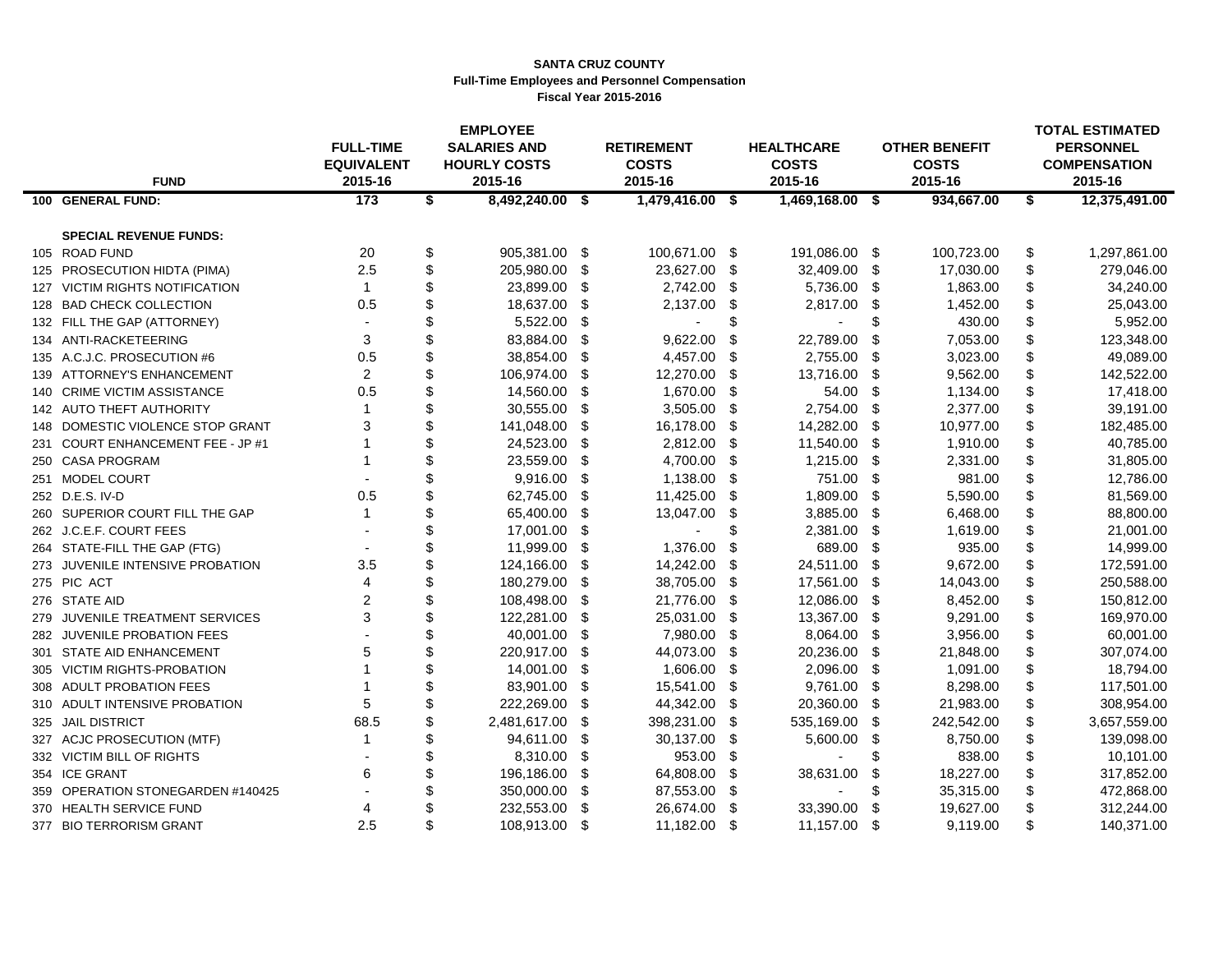#### **SANTA CRUZ COUNTY Full-Time Employees and Personnel Compensation Fiscal Year 2015-2016**

|     | <b>FUND</b>                          | <b>FULL-TIME</b><br><b>EQUIVALENT</b><br>2015-16 | <b>EMPLOYEE</b><br><b>SALARIES AND</b><br><b>HOURLY COSTS</b><br>2015-16 |      | <b>RETIREMENT</b><br><b>COSTS</b><br>2015-16 |      | <b>HEALTHCARE</b><br><b>COSTS</b><br>2015-16 |     | <b>OTHER BENEFIT</b><br><b>COSTS</b><br>2015-16 | <b>TOTAL ESTIMATED</b><br><b>PERSONNEL</b><br><b>COMPENSATION</b><br>2015-16 |
|-----|--------------------------------------|--------------------------------------------------|--------------------------------------------------------------------------|------|----------------------------------------------|------|----------------------------------------------|-----|-------------------------------------------------|------------------------------------------------------------------------------|
|     | <b>SPECIAL REVENUE FUNDS:</b>        |                                                  |                                                                          |      |                                              |      |                                              |     |                                                 |                                                                              |
|     | 600 ANIMAL CONTROL                   | 8                                                | \$<br>268,985.00 \$                                                      |      | 30,687.00                                    | -\$  | 68,016.00 \$                                 |     | 23,799.00                                       | \$<br>391,487.00                                                             |
| 615 | <b>CASE MANAGEMENT</b>               | 2                                                | \$<br>54,767.00 \$                                                       |      | 6,281.00                                     | \$   | 11,482.00                                    | \$  | 4,267.00                                        | \$<br>76,797.00                                                              |
| 650 | <b>FLOOD CONTROL DISTRICT</b>        | 7.5                                              | \$<br>391,896.00 \$                                                      |      | 44,980.00                                    | S    | 82,803.00                                    | \$  | 39.045.00                                       | \$<br>558,724.00                                                             |
| 680 | CAROL M. WHITE PHYSICAL ED           | 0.5                                              | 12,208.00 \$                                                             |      | ٠                                            | \$.  |                                              | \$  | 951.00                                          | \$<br>13,159.00                                                              |
| 683 | JUVENILE EDUCATION                   | 1.5                                              | \$<br>52,214.00 \$                                                       |      | 5,990.00                                     | S    | 4,333.00                                     | \$  | 4,068.00                                        | \$<br>66,605.00                                                              |
|     | 686 TITLE I-D                        | 0.5                                              | \$<br>7,447.00 \$                                                        |      | 854.00                                       | \$   | 1,780.00                                     | \$  | 580.00                                          | \$<br>10,661.00                                                              |
| 689 | PART B - IDEA BASIC                  | 0.5                                              | 16,577.00 \$                                                             |      | 1,901.00                                     | \$   | 3,962.00                                     | \$  | 1,291.00                                        | \$<br>23,731.00                                                              |
| 691 | <b>COUNTY JAIL EDUCATION PROGRAM</b> | $\mathbf 1$                                      | \$<br>11,960.00 \$                                                       |      | 1,371.00                                     | \$   | 1,262.00                                     | \$  | 932.00                                          | \$<br>15,525.00                                                              |
| 719 | YOUTH CAREER CONNECT                 | 2.5                                              | \$<br>117,936.00 \$                                                      |      | 13,526.00                                    | \$   | 8,142.00                                     | \$  | 9,264.00                                        | \$<br>148,868.00                                                             |
| 727 | W.I.A. YOUTH IN SCHOOL               | 4                                                | \$<br>21,172.00 \$                                                       |      | 3,047.00                                     | -\$  | 5,198.00                                     | -\$ | 1,665.00                                        | \$<br>31,082.00                                                              |
| 728 | W.I.A. YOUTH OUT OF SCHOOL           | 0.5                                              | \$<br>63,518.00 \$                                                       |      | 9,039.00                                     | \$   | 15,137.00                                    | \$  | 4,987.00                                        | \$<br>92,681.00                                                              |
|     | 739 W.I.A. ADULT                     | 1.5                                              | 89,622.00 \$                                                             |      | 12,545.00                                    | -\$  | 21,181.00                                    | \$  | 7,206.00                                        | \$<br>130,554.00                                                             |
| 740 | W.I.A. DISLOCATED WORKER             |                                                  | 89,481.00 \$                                                             |      | 11,770.00                                    | -\$  | 23,161.00                                    | S   | 7,194.00                                        | \$<br>131,606.00                                                             |
| 741 | W.I.A. ADMINISTRATION                |                                                  | 19,037.00 \$                                                             |      | 3,700.00                                     | \$   | 3,362.00                                     | \$  | 1,484.00                                        | \$<br>27,583.00                                                              |
| 747 | <b>ADULT EDUCATION</b>               |                                                  | 20,241.00                                                                | - \$ |                                              |      |                                              | \$  | 1,576.00                                        | \$<br>21,817.00                                                              |
| 750 | ADULT EDUCATION - ELAA STATE         | 0.5                                              | 35,162.00 \$                                                             |      | 4,033.00                                     |      | 5,512.00                                     | \$  | 2,739.00                                        | \$<br>47,446.00                                                              |
| 751 | <b>ADULT EDUCATION - EL/CIVICS</b>   | 1.5                                              | \$<br>50,162.00 \$                                                       |      |                                              |      |                                              |     | 6,407.00                                        | \$<br>56,569.00                                                              |
|     | 753 ADULT EDUCATION - ABE/ASE STATE  |                                                  | 13,200.00 \$                                                             |      |                                              |      |                                              |     | 1,027.00                                        | \$<br>14,227.00                                                              |
|     | <b>TOTAL SPECIAL REVENUE FUNDS</b>   | 177                                              | 7,714,525.00                                                             | \$   | 1,193,935.00                                 |      | 1,317,988.00                                 |     | 726,992.00                                      | \$<br>10,953,440.00                                                          |
|     | <b>DEBT SERVICE FUNDS:</b>           |                                                  | \$                                                                       |      |                                              | S    |                                              | \$  |                                                 | \$                                                                           |
|     | <b>CAPITAL PROJECTS FUNDS:</b>       |                                                  | \$                                                                       | \$   |                                              | \$   |                                              | \$  |                                                 | \$                                                                           |
|     | <b>PERMANENT FUNDS:</b>              |                                                  | \$                                                                       | \$   |                                              | \$   |                                              |     |                                                 | \$                                                                           |
| 500 | <b>ENTERPRISE FUNDS:</b>             | 9.5                                              | \$<br>262,842.00 \$                                                      |      | 28,018.00                                    | - \$ | 67,604.00 \$                                 |     | 27,985.00                                       | \$<br>386,449.00                                                             |
|     | <b>TOTAL ALL FUNDS</b>               | 359.5                                            | \$<br>16,469,607.00 \$                                                   |      | 2,701,369.00 \$                              |      | 2,854,760.00 \$                              |     | 1,689,644.00                                    | \$<br>23,715,380.00                                                          |